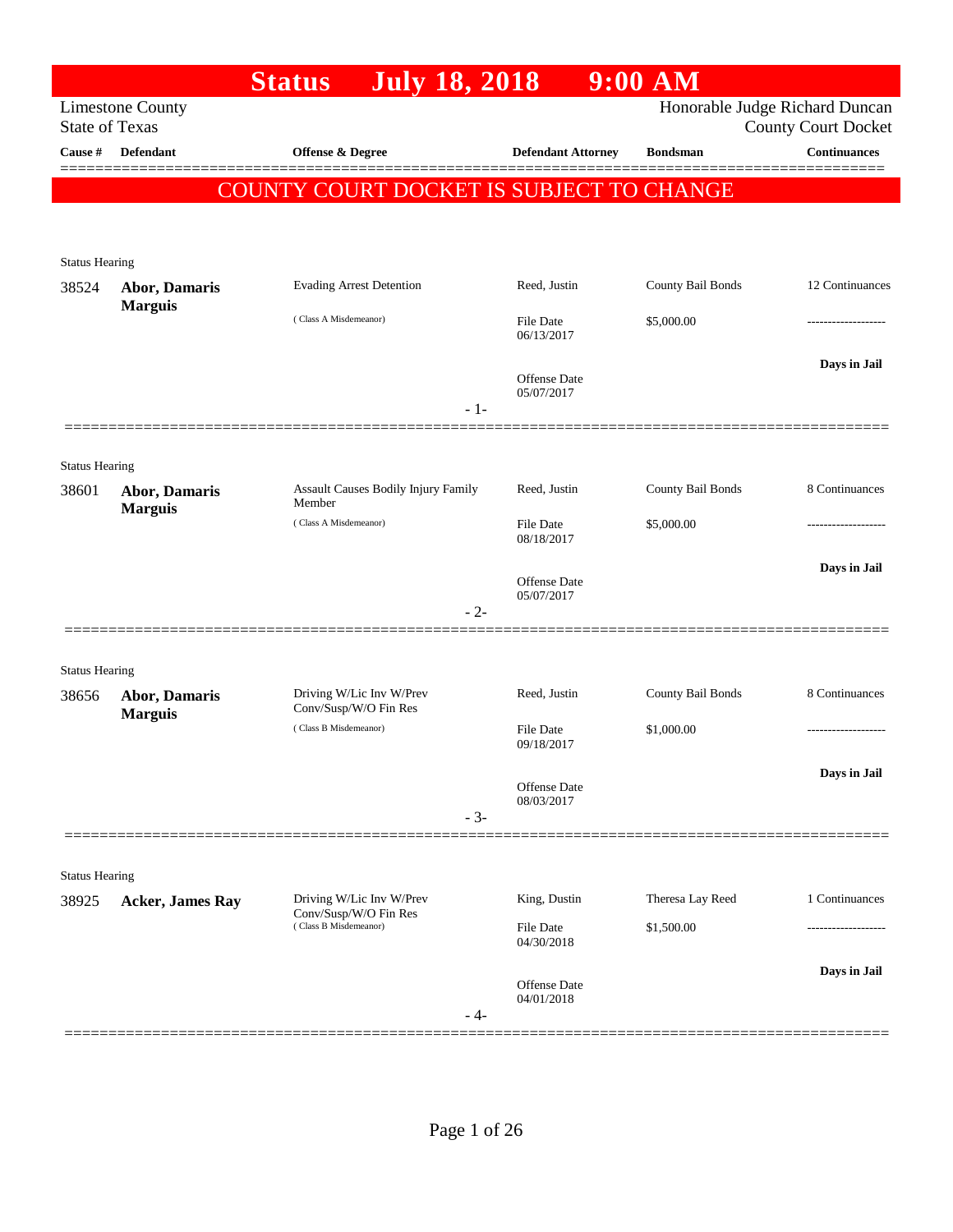|                       |                               | <b>July 18, 2018</b><br><b>Status</b>             |       |                                | $9:00$ AM         |                                                   |
|-----------------------|-------------------------------|---------------------------------------------------|-------|--------------------------------|-------------------|---------------------------------------------------|
| <b>State of Texas</b> | <b>Limestone County</b>       |                                                   |       |                                |                   | Honorable Judge Richard Duncan                    |
| <b>Cause</b> #        | Defendant                     | Offense & Degree                                  |       | <b>Defendant Attorney</b>      | <b>Bondsman</b>   | <b>County Court Docket</b><br><b>Continuances</b> |
|                       |                               |                                                   |       |                                |                   |                                                   |
|                       |                               | <b>COUNTY COURT DOCKET IS SUBJECT TO CHANGE</b>   |       |                                |                   |                                                   |
|                       |                               |                                                   |       |                                |                   |                                                   |
| <b>Status Hearing</b> |                               |                                                   |       |                                |                   |                                                   |
| 38935                 | <b>Alaniz, Bailey Madison</b> | Poss Marij <2oz                                   |       |                                | County Bail Bonds | 1 Continuances                                    |
|                       |                               | (Class B Misdemeanor)                             |       | File Date<br>05/11/2018        | \$2,000.00        |                                                   |
|                       |                               |                                                   |       |                                |                   | Days in Jail                                      |
|                       |                               |                                                   |       | Offense Date<br>04/20/2018     |                   |                                                   |
|                       |                               |                                                   | $-5-$ |                                |                   |                                                   |
|                       |                               |                                                   |       |                                |                   |                                                   |
| <b>Review Hearing</b> |                               |                                                   |       |                                |                   |                                                   |
| 38610                 | Anderson, Bradley             | Driving W/Lic Inv W/Prev<br>Conv/Susp/W/O Fin Res |       | Reed, Benjie                   | Reed, Benjie      | 7 Continuances                                    |
|                       | <b>Jeremiah</b>               | (Class B Misdemeanor)                             |       | File Date                      | \$2,000.00        |                                                   |
|                       |                               |                                                   |       | 08/22/2017                     |                   |                                                   |
|                       |                               |                                                   |       | <b>Offense Date</b>            |                   | Days in Jail                                      |
|                       |                               |                                                   | - 6-  | 07/15/2017                     |                   |                                                   |
|                       |                               |                                                   |       |                                |                   |                                                   |
| <b>Status Hearing</b> |                               |                                                   |       |                                |                   |                                                   |
| 38875                 | Arnold, Toma                  | Poss Marij <2oz                                   |       | Reed, Justin                   | Reed, Justin      | 2 Continuances                                    |
|                       | <b>Jeremiah</b>               | (Class B Misdemeanor)                             |       | File Date                      | \$2,000.00        |                                                   |
|                       |                               |                                                   |       | 04/10/2018                     |                   |                                                   |
|                       |                               |                                                   |       | Offense Date                   |                   | Days in Jail                                      |
|                       |                               |                                                   |       | 03/01/2018                     |                   |                                                   |
|                       |                               |                                                   | $-7-$ |                                |                   |                                                   |
| <b>Status Hearing</b> |                               |                                                   |       |                                |                   |                                                   |
| 38816                 | <b>Baize, James Dillon</b>    | Poss Marij <2oz                                   |       | Reed, Bobby                    | Reed, Bobby       | 3 Continuances                                    |
|                       |                               | (Class B Misdemeanor)                             |       | <b>File Date</b><br>02/01/2018 | \$2,000.00        | -----------------                                 |
|                       |                               |                                                   |       |                                |                   |                                                   |
|                       |                               |                                                   |       | <b>Offense Date</b>            |                   | Days in Jail                                      |
|                       |                               |                                                   | $-8-$ | 01/12/2018                     |                   |                                                   |
|                       |                               |                                                   |       |                                |                   |                                                   |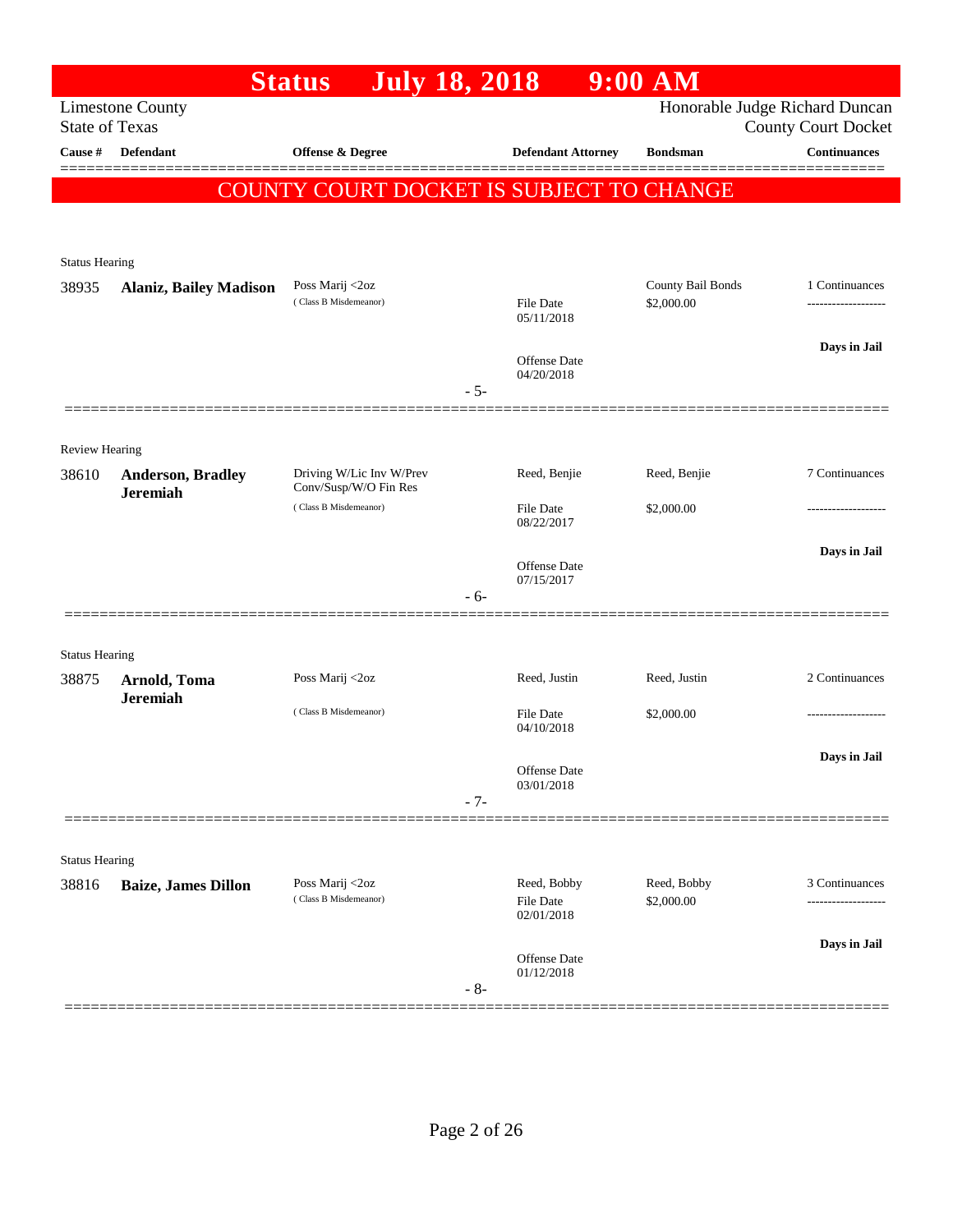|                                |                            | <b>July 18, 2018</b><br><b>Status</b>               |        |                                              | $9:00$ AM                       |                                                              |
|--------------------------------|----------------------------|-----------------------------------------------------|--------|----------------------------------------------|---------------------------------|--------------------------------------------------------------|
| <b>State of Texas</b>          | <b>Limestone County</b>    |                                                     |        |                                              |                                 | Honorable Judge Richard Duncan<br><b>County Court Docket</b> |
| Cause $\#$                     | Defendant                  | Offense & Degree                                    |        | <b>Defendant Attorney</b>                    | <b>Bondsman</b>                 | <b>Continuances</b>                                          |
|                                |                            | COUNTY COURT DOCKET IS SUBJECT TO CHANGE            |        |                                              |                                 |                                                              |
|                                |                            |                                                     |        |                                              |                                 |                                                              |
| <b>Status Hearing</b>          |                            |                                                     |        |                                              |                                 |                                                              |
| 38810                          | <b>Barco, Jose Dejesus</b> | Unlawful Restraint<br>(Class A Misdemeanor)         |        | Reed, Stephen M.<br>File Date<br>01/29/2018  | County Bail Bonds<br>\$3,000.00 | 2 Continuances                                               |
|                                |                            |                                                     | $-9-$  | Offense Date<br>12/28/2017                   |                                 | Days in Jail                                                 |
|                                | =============              |                                                     |        |                                              |                                 |                                                              |
| <b>Status Hearing</b><br>38811 | Barco, Jose Dejesus        | Interfer W/Emergency Req For                        |        | Reed, Stephen M.                             | County Bail Bonds               | 2 Continuances                                               |
|                                |                            | Assistance<br>(Class A Misdemeanor)                 |        | <b>File Date</b><br>01/29/2018               | \$3,000.00                      |                                                              |
|                                |                            |                                                     |        | Offense Date<br>12/28/2017                   |                                 | Days in Jail                                                 |
|                                |                            |                                                     | $-10-$ |                                              |                                 |                                                              |
| Plea Hearing                   |                            |                                                     |        |                                              |                                 |                                                              |
| 38666                          | <b>Bates, Ronnie Lynn</b>  | Viol Bond/Protective Order<br>(Class A Misdemeanor) |        | Tate, Greg<br><b>File Date</b><br>09/27/2017 | Personal Bond<br>\$2,500.00     | 6 Continuances<br>------------------                         |
|                                |                            |                                                     |        | Offense Date                                 |                                 | Days in Jail                                                 |
|                                |                            |                                                     | $-11-$ | 09/16/2017                                   |                                 |                                                              |
| <b>Status Hearing</b>          |                            |                                                     |        |                                              |                                 |                                                              |
| 38801                          | Bradshaw, Deadrian         | Poss Marij <2oz                                     |        | Reed, Justin                                 | Reed, Justin                    | 2 Continuances                                               |
|                                | <b>Jamarcus</b>            | (Class B Misdemeanor)                               |        | File Date<br>01/23/2018                      | \$2,000.00                      |                                                              |
|                                |                            |                                                     | $-12-$ | Offense Date<br>12/28/2017                   |                                 | <b>43 Days in Jail</b>                                       |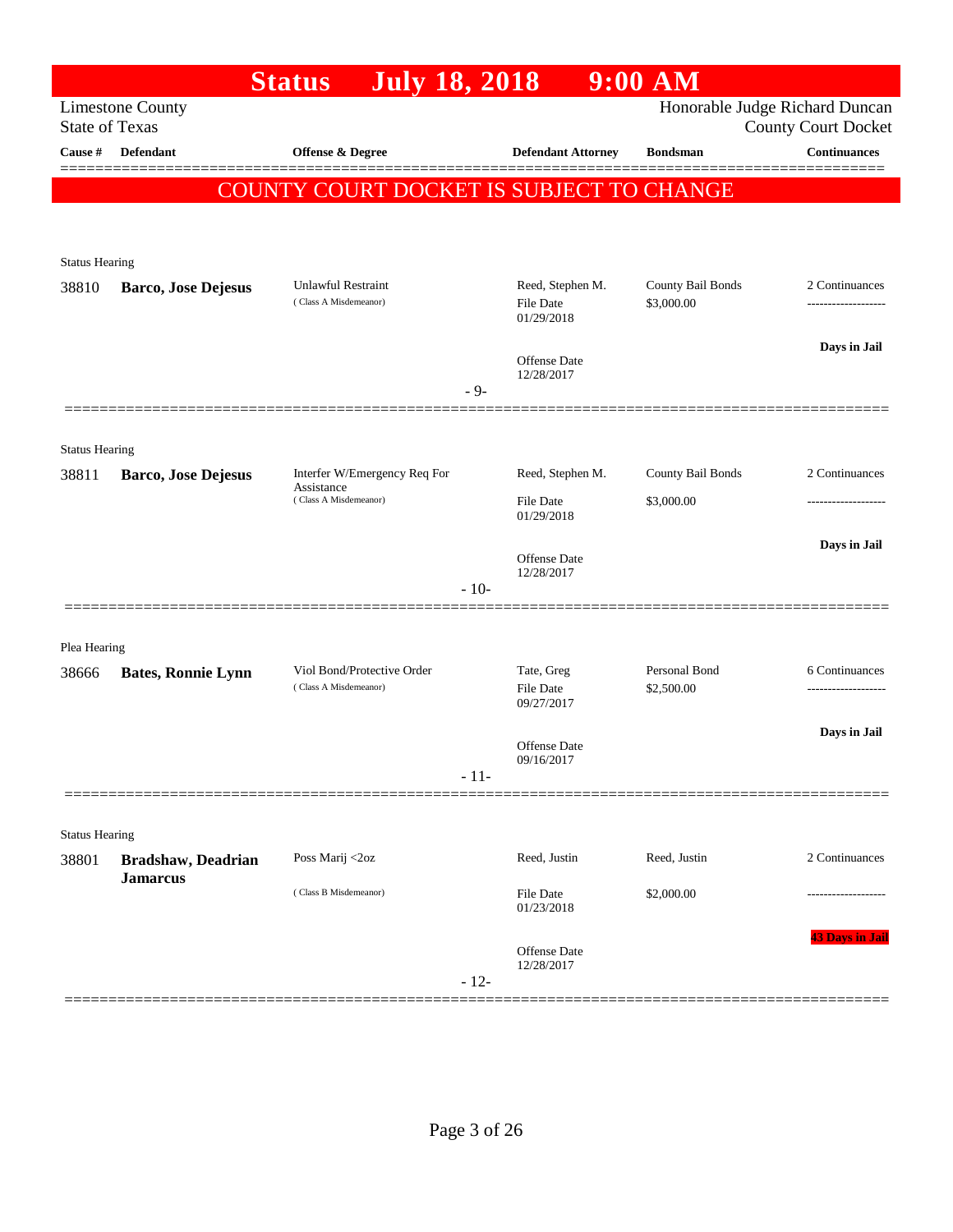|                                |                                | <b>July 18, 2018</b><br><b>Status</b>         |                                   | $9:00$ AM             |                                |
|--------------------------------|--------------------------------|-----------------------------------------------|-----------------------------------|-----------------------|--------------------------------|
|                                | <b>Limestone County</b>        |                                               |                                   |                       | Honorable Judge Richard Duncan |
| <b>State of Texas</b>          |                                |                                               |                                   |                       | <b>County Court Docket</b>     |
| Cause #                        | Defendant                      | Offense & Degree                              | <b>Defendant Attorney</b>         | <b>Bondsman</b>       | <b>Continuances</b>            |
|                                |                                | COUNTY COURT DOCKET IS SUBJECT TO CHANGE      |                                   |                       |                                |
|                                |                                |                                               |                                   |                       |                                |
| <b>Status Hearing</b>          |                                |                                               |                                   |                       |                                |
| 38675                          | <b>Butler, Alecia Michelle</b> | Poss Marij <2oz                               | Tate, Greg                        | County Bail Bonds     | 3 Continuances                 |
|                                |                                | (Class B Misdemeanor)                         | File Date<br>09/28/2017           | \$5,000.00            |                                |
|                                |                                |                                               |                                   |                       |                                |
|                                |                                |                                               | <b>Offense Date</b>               |                       | Days in Jail                   |
|                                |                                | $-13-$                                        | 08/09/2017                        |                       |                                |
|                                |                                |                                               |                                   |                       |                                |
| <b>Status Hearing</b>          |                                |                                               |                                   |                       |                                |
| 38741                          | Canizales-Martinez,            | Assault Causes Bodily Injury Family<br>Member | Latray, Michelle J.               | County Bail Bonds     | 4 Continuances                 |
|                                | Samantha Lyn                   | (Class A Misdemeanor)                         | <b>File Date</b>                  | \$3,000.00            |                                |
|                                |                                |                                               | 11/30/2017                        |                       |                                |
|                                |                                |                                               | <b>Offense Date</b>               |                       | Days in Jail                   |
|                                |                                | $-14-$                                        | 11/04/2017                        |                       |                                |
|                                |                                |                                               |                                   |                       |                                |
| <b>Status Hearing</b>          |                                |                                               |                                   |                       |                                |
| 38742                          | Canizales-Martinez,            | Assault Causes Bodily Injury Family           | Latray, Michelle J.               | County Bail Bonds     | 4 Continuances                 |
|                                | Samantha Lyn                   | Member<br>(Class A Misdemeanor)               | <b>File Date</b>                  | \$3,000.00            |                                |
|                                |                                |                                               | 11/30/2017                        |                       |                                |
|                                |                                |                                               |                                   |                       | Days in Jail                   |
|                                |                                |                                               | Offense Date<br>11/04/2017        |                       |                                |
|                                |                                | $-15-$                                        |                                   |                       |                                |
|                                |                                |                                               |                                   |                       |                                |
| <b>Status Hearing</b><br>34816 | <b>Chambers</b> , Cheri        | Criminal Mischief $\ge$ \$500 < \$1,500       |                                   | <b>AAA Bail Bonds</b> | 1 Continuances                 |
|                                | D'Ann                          |                                               |                                   |                       |                                |
|                                |                                | (Class A Misdemeanor)                         | <b>File Date</b><br>10/08/2010    | \$500.00              |                                |
|                                |                                |                                               |                                   |                       | Days in Jail                   |
|                                |                                |                                               | <b>Offense Date</b><br>01/10/2010 |                       |                                |
|                                |                                | $-16-$                                        |                                   |                       |                                |
|                                |                                |                                               |                                   |                       |                                |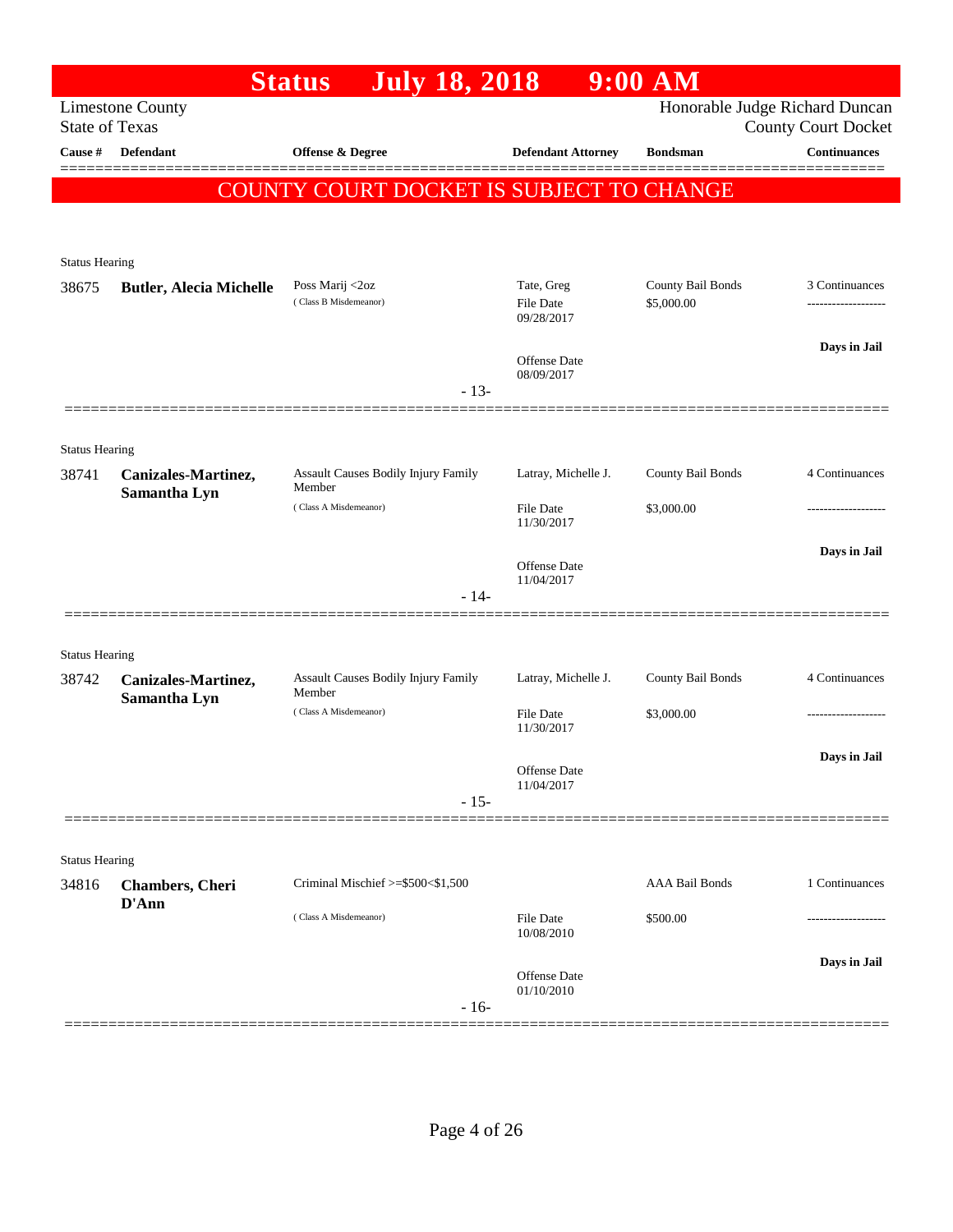|                                |                                               | July 18, 2018<br><b>Status</b>                |                                      | $9:00$ AM                           |                            |
|--------------------------------|-----------------------------------------------|-----------------------------------------------|--------------------------------------|-------------------------------------|----------------------------|
| <b>State of Texas</b>          | <b>Limestone County</b>                       |                                               |                                      | Honorable Judge Richard Duncan      | <b>County Court Docket</b> |
| Cause #                        | <b>Defendant</b>                              | Offense & Degree                              | <b>Defendant Attorney</b>            | <b>Bondsman</b>                     | <b>Continuances</b>        |
|                                |                                               | COUNTY COURT DOCKET IS SUBJECT TO CHANGE      |                                      |                                     |                            |
|                                |                                               |                                               |                                      |                                     |                            |
|                                |                                               |                                               |                                      |                                     |                            |
| <b>Status Hearing</b><br>38704 |                                               | Bail Jumping And Fail To Appear               |                                      | T Chapman Bail Bonds                | 1 Continuances             |
|                                | <b>Chambers</b> , Cheri<br>D'Ann              |                                               |                                      |                                     |                            |
|                                |                                               | (Class A Misdemeanor)                         | <b>File Date</b><br>10/25/2017       | \$1,000.00                          |                            |
|                                |                                               |                                               |                                      |                                     | Days in Jail               |
|                                |                                               |                                               | <b>Offense Date</b><br>10/05/2017    |                                     |                            |
|                                |                                               | $-17-$                                        |                                      |                                     |                            |
|                                |                                               |                                               |                                      |                                     |                            |
| <b>Status Hearing</b>          |                                               |                                               |                                      |                                     |                            |
| 38907                          | <b>Chaves-Chavez</b> , Julio<br><b>Daniel</b> | Viol Bond/Protective Order                    | Reed, Justin                         | Reed, Justin                        | 1 Continuances             |
|                                |                                               | (Class A Misdemeanor)                         | File Date<br>04/26/2018              | \$2,500.00                          |                            |
|                                |                                               |                                               |                                      |                                     | Days in Jail               |
|                                |                                               |                                               | <b>Offense Date</b><br>02/08/2018    |                                     |                            |
|                                |                                               | $-18-$                                        |                                      |                                     |                            |
|                                |                                               |                                               |                                      |                                     |                            |
| <b>Status Hearing</b>          |                                               |                                               |                                      |                                     |                            |
| 38958                          | Coffman, Tanya Nicole                         | Poss Cs Pg $3 < 28g$<br>(Class A Misdemeanor) | Martin, Chris E.<br><b>File Date</b> | <b>TNT Bail Bonds</b><br>\$3,000.00 | 1 Continuances<br>         |
|                                |                                               |                                               | 05/23/2018                           |                                     |                            |
|                                |                                               |                                               | Offense Date                         |                                     | Days in Jail               |
|                                |                                               | $-19-$                                        | 03/13/2018                           |                                     |                            |
|                                |                                               |                                               |                                      |                                     |                            |
|                                |                                               |                                               |                                      |                                     |                            |
| <b>Status Hearing</b><br>38959 | <b>Coffman, Tanya Nicole</b>                  | Poss Cs Pg $3 < 28g$                          | Martin, Chris E.                     | <b>TNT Bail Bonds</b>               | 1 Continuances             |
|                                |                                               | (Class A Misdemeanor)                         | <b>File Date</b><br>05/23/2018       | \$3,000.00                          |                            |
|                                |                                               |                                               |                                      |                                     | Days in Jail               |
|                                |                                               |                                               | Offense Date<br>03/13/2018           |                                     |                            |
|                                |                                               | $-20-$                                        |                                      |                                     |                            |
|                                |                                               |                                               |                                      |                                     |                            |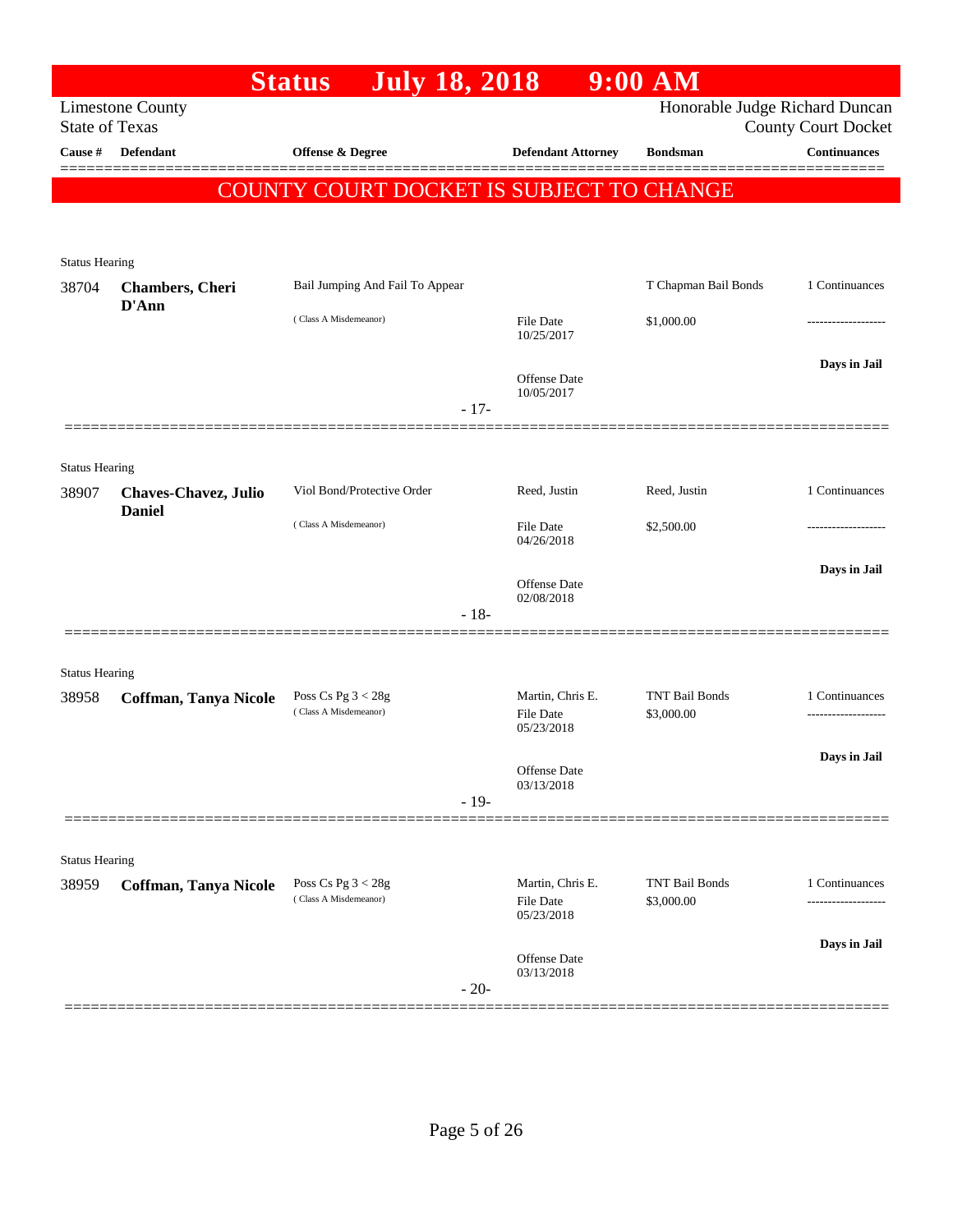|                                  |                                | <b>July 18, 2018</b><br><b>Status</b>                |        |                              | 9:00 AM                         |                                                   |
|----------------------------------|--------------------------------|------------------------------------------------------|--------|------------------------------|---------------------------------|---------------------------------------------------|
|                                  | <b>Limestone County</b>        |                                                      |        |                              |                                 | Honorable Judge Richard Duncan                    |
| <b>State of Texas</b><br>Cause # | <b>Defendant</b>               | <b>Offense &amp; Degree</b>                          |        | <b>Defendant Attorney</b>    | <b>Bondsman</b>                 | <b>County Court Docket</b><br><b>Continuances</b> |
|                                  |                                |                                                      |        |                              |                                 |                                                   |
|                                  |                                | COUNTY COURT DOCKET IS SUBJECT TO CHANGE             |        |                              |                                 |                                                   |
|                                  |                                |                                                      |        |                              |                                 |                                                   |
| <b>Status Hearing</b>            |                                |                                                      |        |                              |                                 |                                                   |
| 38853                            | <b>Conn, Janet Janette</b>     | Poss Marij <2oz                                      |        | Sanders, Raymond L.          | County Bail Bonds               | 3 Continuances                                    |
|                                  |                                | (Class B Misdemeanor)                                |        | File Date<br>03/09/2018      | \$2,000.00                      |                                                   |
|                                  |                                |                                                      |        |                              |                                 | Days in Jail                                      |
|                                  |                                |                                                      |        | Offense Date<br>02/08/2018   |                                 |                                                   |
|                                  |                                |                                                      | $-21-$ |                              |                                 |                                                   |
|                                  |                                |                                                      |        |                              |                                 |                                                   |
| <b>Status Hearing</b>            |                                |                                                      |        |                              |                                 |                                                   |
| 38905                            | <b>Cooper, Zane Gregory</b>    | Poss Marij <2oz<br>(Class B Misdemeanor)             |        | Moore, David E.<br>File Date | County Bail Bonds<br>\$2,000.00 | 1 Continuances                                    |
|                                  |                                |                                                      |        | 04/26/2018                   |                                 |                                                   |
|                                  |                                |                                                      |        | Offense Date                 |                                 | Days in Jail                                      |
|                                  |                                |                                                      | $-22-$ | 03/11/2018                   |                                 |                                                   |
|                                  |                                |                                                      |        |                              |                                 |                                                   |
|                                  |                                |                                                      |        |                              |                                 |                                                   |
| <b>Status Hearing</b><br>38952   | <b>Costello, Chase Phillip</b> | Harrassment                                          |        | Reed, Benjie                 | County Bail Bonds               | 1 Continuances                                    |
|                                  |                                | (Class B Misdemeanor)                                |        | File Date<br>05/18/2018      | \$1,000.00                      |                                                   |
|                                  |                                |                                                      |        |                              |                                 | Days in Jail                                      |
|                                  |                                |                                                      |        | Offense Date<br>02/21/2018   |                                 |                                                   |
|                                  |                                |                                                      | $23 -$ |                              |                                 |                                                   |
|                                  |                                |                                                      |        |                              |                                 |                                                   |
| <b>Status Hearing</b>            |                                |                                                      |        |                              |                                 |                                                   |
| 38756                            | Cruz, Julian Alberto           | <b>Assault Causes Bodily Injury Family</b><br>Member |        | Reed, Stephen M.             | Reed, Bobby                     | 4 Continuances                                    |
|                                  |                                | (Class A Misdemeanor)                                |        | File Date<br>12/08/2017      | \$3,000.00                      |                                                   |
|                                  |                                |                                                      |        |                              |                                 | Days in Jail                                      |
|                                  |                                |                                                      |        | Offense Date<br>10/10/2017   |                                 |                                                   |
|                                  |                                |                                                      | $-24-$ |                              |                                 |                                                   |
|                                  |                                |                                                      |        |                              |                                 |                                                   |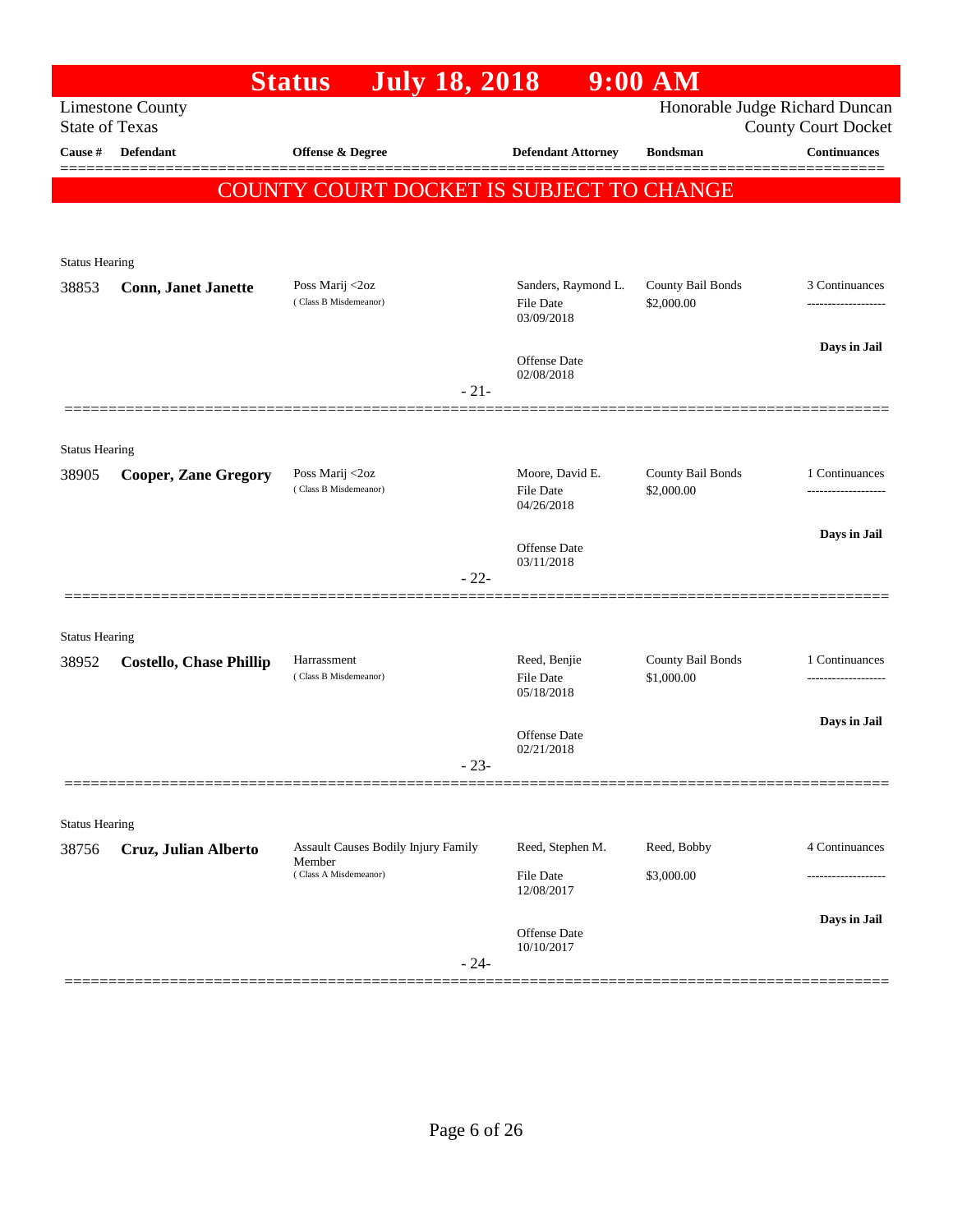|                                  |                              | <b>July 18, 2018</b><br><b>Status</b>         |                           | 9:00 AM           |                                                   |
|----------------------------------|------------------------------|-----------------------------------------------|---------------------------|-------------------|---------------------------------------------------|
|                                  | <b>Limestone County</b>      |                                               |                           |                   | Honorable Judge Richard Duncan                    |
| <b>State of Texas</b><br>Cause # | Defendant                    | <b>Offense &amp; Degree</b>                   | <b>Defendant Attorney</b> | <b>Bondsman</b>   | <b>County Court Docket</b><br><b>Continuances</b> |
|                                  |                              |                                               |                           |                   |                                                   |
|                                  |                              | COUNTY COURT DOCKET IS SUBJECT TO CHANGE      |                           |                   |                                                   |
|                                  |                              |                                               |                           |                   |                                                   |
|                                  |                              |                                               |                           |                   |                                                   |
| <b>Status Hearing</b>            |                              |                                               |                           |                   |                                                   |
| 38757                            | Cruz, Julian Alberto         | Assault Causes Bodily Injury Family<br>Member | Reed, Stephen M.          | Reed, Bobby       | 4 Continuances                                    |
|                                  |                              | (Class A Misdemeanor)                         | File Date<br>12/08/2017   | \$3,000.00        |                                                   |
|                                  |                              |                                               |                           |                   | Days in Jail                                      |
|                                  |                              |                                               | Offense Date              |                   |                                                   |
|                                  |                              | $-25-$                                        | 10/10/2017                |                   |                                                   |
|                                  |                              |                                               |                           |                   |                                                   |
|                                  |                              |                                               |                           |                   |                                                   |
| <b>Status Hearing</b><br>38886   | Dunn, Kiddrick               | Poss Marij <2oz                               | Reed, Justin              | County Bail Bonds | 2 Continuances                                    |
|                                  | <b>Dewayne</b>               |                                               |                           |                   |                                                   |
|                                  |                              | (Class B Misdemeanor)                         | File Date<br>04/10/2018   | \$2,000.00        |                                                   |
|                                  |                              |                                               |                           |                   |                                                   |
|                                  |                              |                                               | Offense Date              |                   | 27 Days in Jail                                   |
|                                  |                              | $-26-$                                        | 03/04/2018                |                   |                                                   |
|                                  |                              |                                               |                           |                   |                                                   |
|                                  |                              |                                               |                           |                   |                                                   |
| Plea Hearing<br>38582            |                              | Poss Marij <2oz                               | Reed, Benjie              | County Bail Bonds | 8 Continuances                                    |
|                                  | <b>Farris, Kyle Mitchell</b> | (Class B Misdemeanor)                         | <b>File Date</b>          | \$2,500.00        |                                                   |
|                                  |                              |                                               | 07/25/2017                |                   |                                                   |
|                                  |                              |                                               | Offense Date              |                   | Days in Jail                                      |
|                                  |                              |                                               | 06/11/2017                |                   |                                                   |
|                                  |                              | $-27-$                                        |                           |                   |                                                   |
|                                  |                              |                                               |                           |                   |                                                   |
| <b>Status Hearing</b>            |                              |                                               |                           |                   |                                                   |
| 38920                            | Ferguson, Daryl Glen,        | Assault Causes Bodily Injury Family<br>Member | Reed, Justin              | County Bail Bonds | 1 Continuances                                    |
|                                  | Jr.                          | (Class A Misdemeanor)                         | File Date                 | \$3,000.00        |                                                   |
|                                  |                              |                                               | 04/30/2018                |                   |                                                   |
|                                  |                              |                                               | Offense Date              |                   | Days in Jail                                      |
|                                  |                              |                                               | 03/25/2018                |                   |                                                   |
|                                  |                              | $-28-$                                        |                           |                   |                                                   |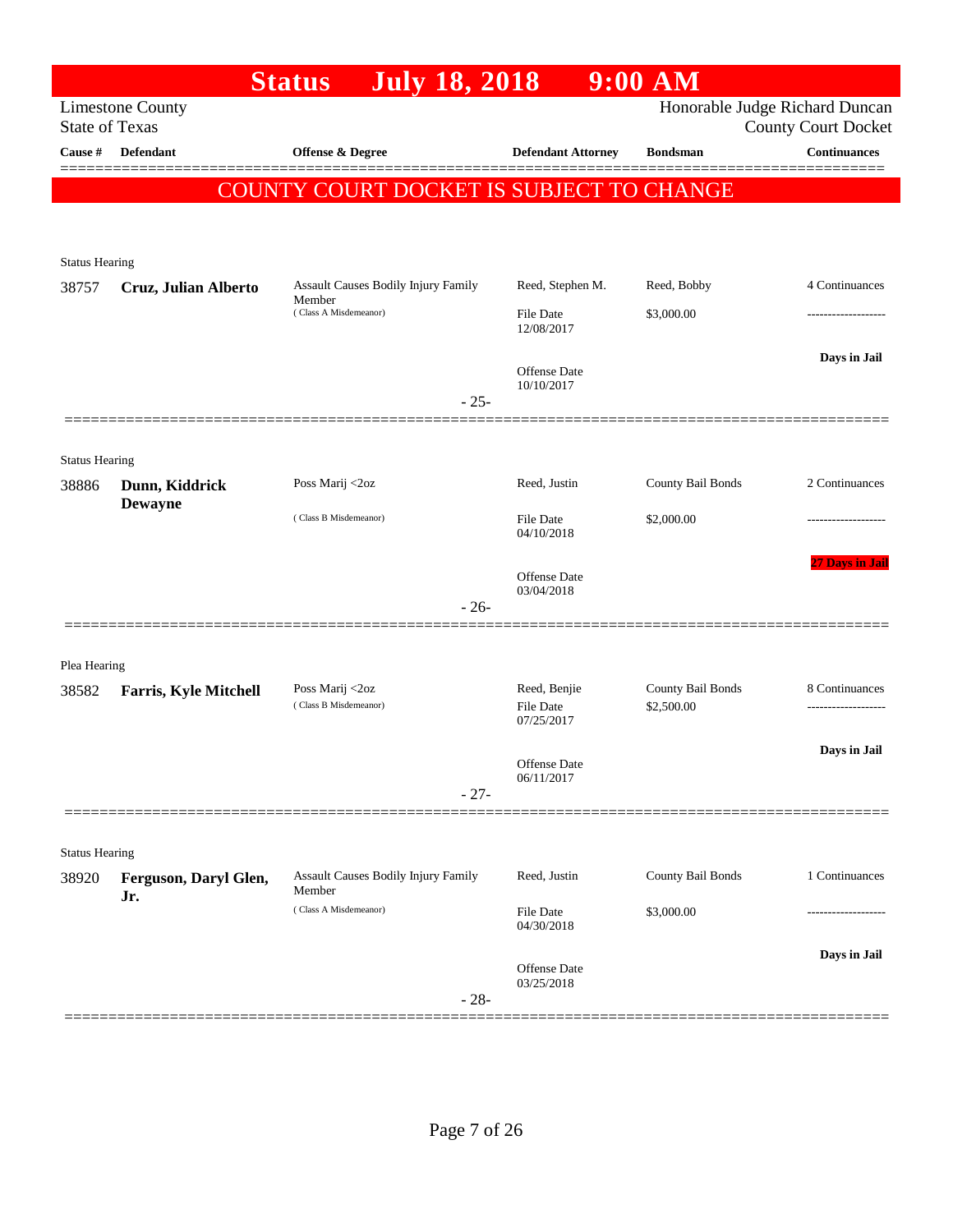|                       |                         | <b>July 18, 2018</b><br><b>Status</b>                                      |                                   | 9:00 AM                           |                                                              |
|-----------------------|-------------------------|----------------------------------------------------------------------------|-----------------------------------|-----------------------------------|--------------------------------------------------------------|
| <b>State of Texas</b> | <b>Limestone County</b> |                                                                            |                                   |                                   | Honorable Judge Richard Duncan<br><b>County Court Docket</b> |
| Cause #               | <b>Defendant</b>        | <b>Offense &amp; Degree</b>                                                | <b>Defendant Attorney</b>         | <b>Bondsman</b>                   | <b>Continuances</b>                                          |
|                       |                         | COUNTY COURT DOCKET IS SUBJECT TO CHANGE                                   |                                   |                                   |                                                              |
|                       |                         |                                                                            |                                   |                                   |                                                              |
| <b>Review Hearing</b> |                         |                                                                            |                                   |                                   |                                                              |
| 38416                 | <b>Forge, Anthony</b>   | Assault Causes Bodily Injury Family<br>Member                              | Reed, Justin                      | Reed, Justin                      | 13 Continuances                                              |
|                       | Bernard, II             | (Class A Misdemeanor)                                                      | File Date<br>03/22/2017           | \$3,000.00                        | .                                                            |
|                       |                         |                                                                            | <b>Offense Date</b><br>03/08/2017 |                                   | Days in Jail                                                 |
|                       |                         | $-29-$                                                                     |                                   |                                   |                                                              |
|                       |                         |                                                                            |                                   |                                   |                                                              |
| Plea Hearing<br>38466 | Freeman, Leslie David   | Poss Cs Pg $3 < 28g$<br>(Class A Misdemeanor)                              | Reed, Benjie<br><b>File Date</b>  | Freebird Bail Bonds<br>\$7,500.00 | 12 Continuances                                              |
|                       |                         |                                                                            | 05/04/2017<br><b>Offense Date</b> |                                   | Days in Jail                                                 |
|                       |                         | $-30-$                                                                     | 11/12/2016                        |                                   |                                                              |
|                       |                         |                                                                            |                                   |                                   |                                                              |
| Plea Hearing          |                         |                                                                            |                                   |                                   |                                                              |
| 38607                 | Freeman, Leslie David   | Fail To Identify Fugitive Intent Give                                      | Reed, Benjie                      | Reed, Benjie                      | 8 Continuances                                               |
|                       |                         | False Info<br>(Class A Misdemeanor)                                        | <b>File Date</b><br>08/21/2017    | \$3,000.00                        |                                                              |
|                       |                         |                                                                            | Offense Date<br>07/19/2017        |                                   | Days in Jail                                                 |
|                       |                         | $-31-$                                                                     |                                   |                                   |                                                              |
|                       |                         |                                                                            |                                   |                                   |                                                              |
| <b>Status Hearing</b> |                         |                                                                            |                                   |                                   |                                                              |
| 38955                 | Garcia, Cesar Cesareo   | Driving W/Lic Inv W/Prev<br>Conv/Susp/W/O Fin Res<br>(Class B Misdemeanor) | File Date                         | County Bail Bonds<br>\$2,000.00   | 1 Continuances<br>.                                          |
|                       |                         |                                                                            | 05/23/2018                        |                                   |                                                              |
|                       |                         |                                                                            | Offense Date<br>04/28/2018        |                                   | Days in Jail                                                 |
|                       |                         | $-32-$                                                                     |                                   |                                   | ==================                                           |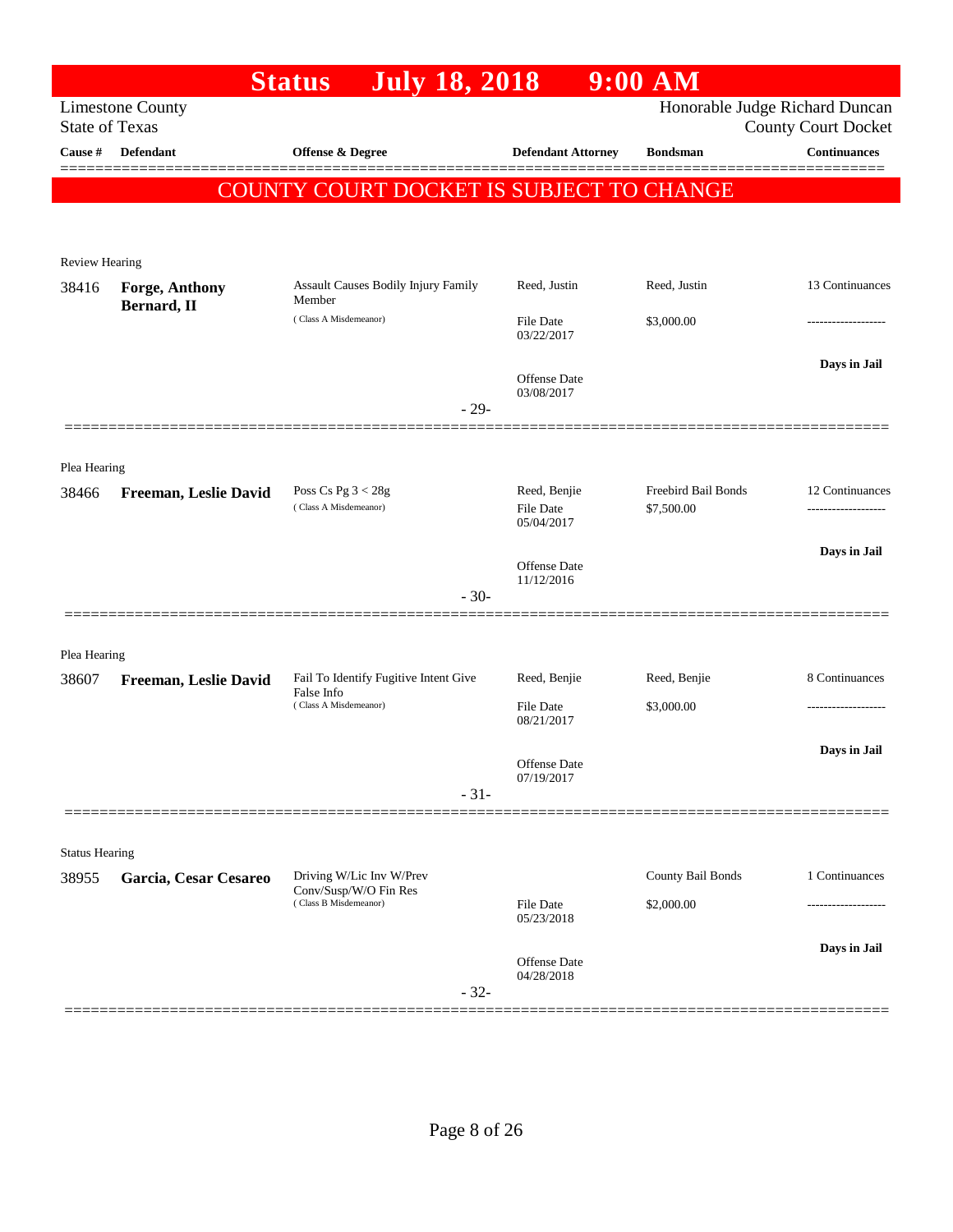|                       |                                                     | <b>July 18, 2018</b><br><b>Status</b>             |        |                                | $9:00$ AM                       |                                |
|-----------------------|-----------------------------------------------------|---------------------------------------------------|--------|--------------------------------|---------------------------------|--------------------------------|
|                       | <b>Limestone County</b>                             |                                                   |        |                                |                                 | Honorable Judge Richard Duncan |
| <b>State of Texas</b> |                                                     |                                                   |        |                                |                                 | <b>County Court Docket</b>     |
| Cause #               | Defendant                                           | Offense & Degree                                  |        | <b>Defendant Attorney</b>      | <b>Bondsman</b>                 | <b>Continuances</b>            |
|                       |                                                     | COUNTY COURT DOCKET IS SUBJECT TO CHANGE          |        |                                |                                 |                                |
|                       |                                                     |                                                   |        |                                |                                 |                                |
|                       |                                                     |                                                   |        |                                |                                 |                                |
| <b>Status Hearing</b> |                                                     |                                                   |        |                                |                                 |                                |
| 38956                 | Garcia, Cesar Cesareo                               | Poss Marij <2oz<br>(Class B Misdemeanor)          |        | File Date                      | County Bail Bonds<br>\$2,000.00 | 1 Continuances                 |
|                       |                                                     |                                                   |        | 05/23/2018                     |                                 |                                |
|                       |                                                     |                                                   |        | <b>Offense Date</b>            |                                 | Days in Jail                   |
|                       |                                                     |                                                   |        | 04/28/2018                     |                                 |                                |
|                       |                                                     |                                                   | $-33-$ |                                |                                 |                                |
|                       |                                                     |                                                   |        |                                |                                 |                                |
| <b>Status Hearing</b> |                                                     |                                                   |        |                                |                                 |                                |
| 38900                 | <b>Grafton, Tyler Lane</b><br>(Class B Misdemeanor) | Driving W/Lic Inv W/Prev<br>Conv/Susp/W/O Fin Res |        |                                | County Bail Bonds               | 1 Continuances                 |
|                       |                                                     |                                                   |        | <b>File Date</b><br>04/25/2018 | \$1,000.00                      |                                |
|                       |                                                     |                                                   |        |                                |                                 | Days in Jail                   |
|                       |                                                     |                                                   |        | Offense Date<br>01/07/2018     |                                 |                                |
|                       |                                                     |                                                   | $-34-$ |                                |                                 |                                |
|                       |                                                     |                                                   |        |                                |                                 |                                |
| <b>Status Hearing</b> |                                                     |                                                   |        |                                |                                 |                                |
| 38946                 | Green, Amanda                                       | Poss Marij <2oz                                   |        | Reed, Justin                   | Reed, Justin                    | 1 Continuances                 |
|                       | <b>Amador</b>                                       | (Class B Misdemeanor)                             |        | <b>File Date</b>               | \$2,000.00                      |                                |
|                       |                                                     |                                                   |        | 05/18/2018                     |                                 |                                |
|                       |                                                     |                                                   |        |                                |                                 | Days in Jail                   |
|                       |                                                     |                                                   |        | Offense Date<br>02/05/2018     |                                 |                                |
|                       |                                                     |                                                   | $-35-$ |                                |                                 |                                |
|                       |                                                     |                                                   |        |                                |                                 |                                |
| <b>Status Hearing</b> |                                                     |                                                   |        |                                |                                 |                                |
| 38917                 | Guzman, Juan                                        | Criminal Trespass                                 |        | Spivey, Shirley                | County Bail Bonds               | 1 Continuances                 |
|                       | Antonio                                             | (Class B Misdemeanor)                             |        | File Date                      | \$7,500.00                      |                                |
|                       |                                                     |                                                   |        | 04/30/2018                     |                                 |                                |
|                       |                                                     |                                                   |        | Offense Date                   |                                 | Days in Jail                   |
|                       |                                                     |                                                   | $-36-$ | 01/25/2018                     |                                 |                                |
|                       |                                                     |                                                   |        |                                |                                 |                                |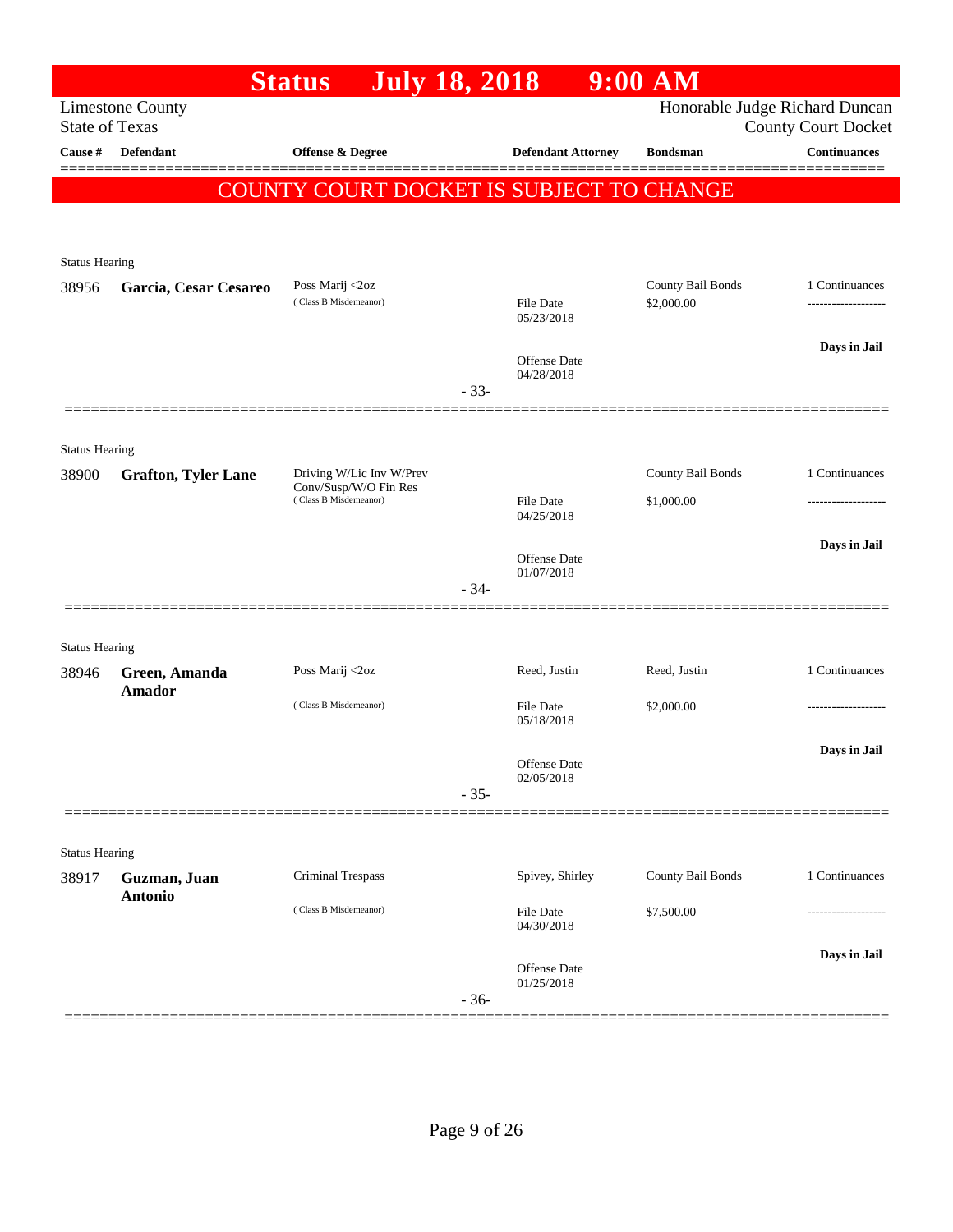|                                |                          | <b>July 18, 2018</b><br><b>Status</b>    |        |                                | $9:00$ AM         |                                                              |
|--------------------------------|--------------------------|------------------------------------------|--------|--------------------------------|-------------------|--------------------------------------------------------------|
| <b>State of Texas</b>          | <b>Limestone County</b>  |                                          |        |                                |                   | Honorable Judge Richard Duncan<br><b>County Court Docket</b> |
| Cause #                        | <b>Defendant</b>         | Offense & Degree                         |        | <b>Defendant Attorney</b>      | <b>Bondsman</b>   | <b>Continuances</b>                                          |
|                                |                          | COUNTY COURT DOCKET IS SUBJECT TO CHANGE |        |                                |                   |                                                              |
|                                |                          |                                          |        |                                |                   |                                                              |
|                                |                          |                                          |        |                                |                   |                                                              |
| <b>Status Hearing</b><br>38918 | Guzman, Juan             | <b>Evading Arrest Detention</b>          |        | Spivey, Shirley                | County Bail Bonds | 1 Continuances                                               |
|                                | <b>Antonio</b>           |                                          |        |                                |                   |                                                              |
|                                |                          | (Class A Misdemeanor)                    |        | <b>File Date</b><br>04/30/2018 | \$3,000.00        | .                                                            |
|                                |                          |                                          |        |                                |                   | Days in Jail                                                 |
|                                |                          |                                          |        | Offense Date<br>01/25/2018     |                   |                                                              |
|                                |                          |                                          | $-37-$ |                                |                   |                                                              |
|                                |                          |                                          |        |                                |                   |                                                              |
| <b>Status Hearing</b><br>38919 | Guzman, Juan             | Criminal Mischief >=\$100<\$750          |        | Spivey, Shirley                | County Bail Bonds | 1 Continuances                                               |
|                                | <b>Antonio</b>           | (Class B Misdemeanor)                    |        |                                |                   |                                                              |
|                                |                          |                                          |        | <b>File Date</b><br>04/30/2018 | \$2,000.00        |                                                              |
|                                |                          |                                          |        | Offense Date                   |                   | Days in Jail                                                 |
|                                |                          |                                          | $-38-$ | 01/25/2018                     |                   |                                                              |
|                                |                          |                                          |        |                                |                   |                                                              |
| Review Hearing                 |                          |                                          |        |                                |                   |                                                              |
| 38331                          | <b>Henderson, Steven</b> | Criminal Trespass                        |        | Reed, Justin                   | Personal Bond     | 6 Continuances                                               |
|                                | <b>Troy</b>              | (Class B Misdemeanor)                    |        | <b>File Date</b>               | \$1,000.00        |                                                              |
|                                |                          |                                          |        | 01/17/2017                     |                   |                                                              |
|                                |                          |                                          |        | Offense Date                   |                   | Days in Jail                                                 |
|                                |                          |                                          | $-39-$ | 12/22/2016                     |                   |                                                              |
|                                |                          |                                          |        |                                |                   |                                                              |
| <b>Status Hearing</b>          |                          |                                          |        |                                |                   |                                                              |
| 38821                          | Hendrix, Eric Dwight     | Assault Cause Bodily Inj.                |        | Reed, Stephen M.               | Stephen Reed      | 3 Continuances                                               |
|                                |                          | (Class A Misdemeanor)                    |        | <b>File Date</b><br>02/12/2018 | \$1,500.00        |                                                              |
|                                |                          |                                          |        |                                |                   | Days in Jail                                                 |
|                                |                          |                                          |        | Offense Date<br>11/01/2017     |                   |                                                              |
|                                |                          |                                          | $-40-$ |                                |                   |                                                              |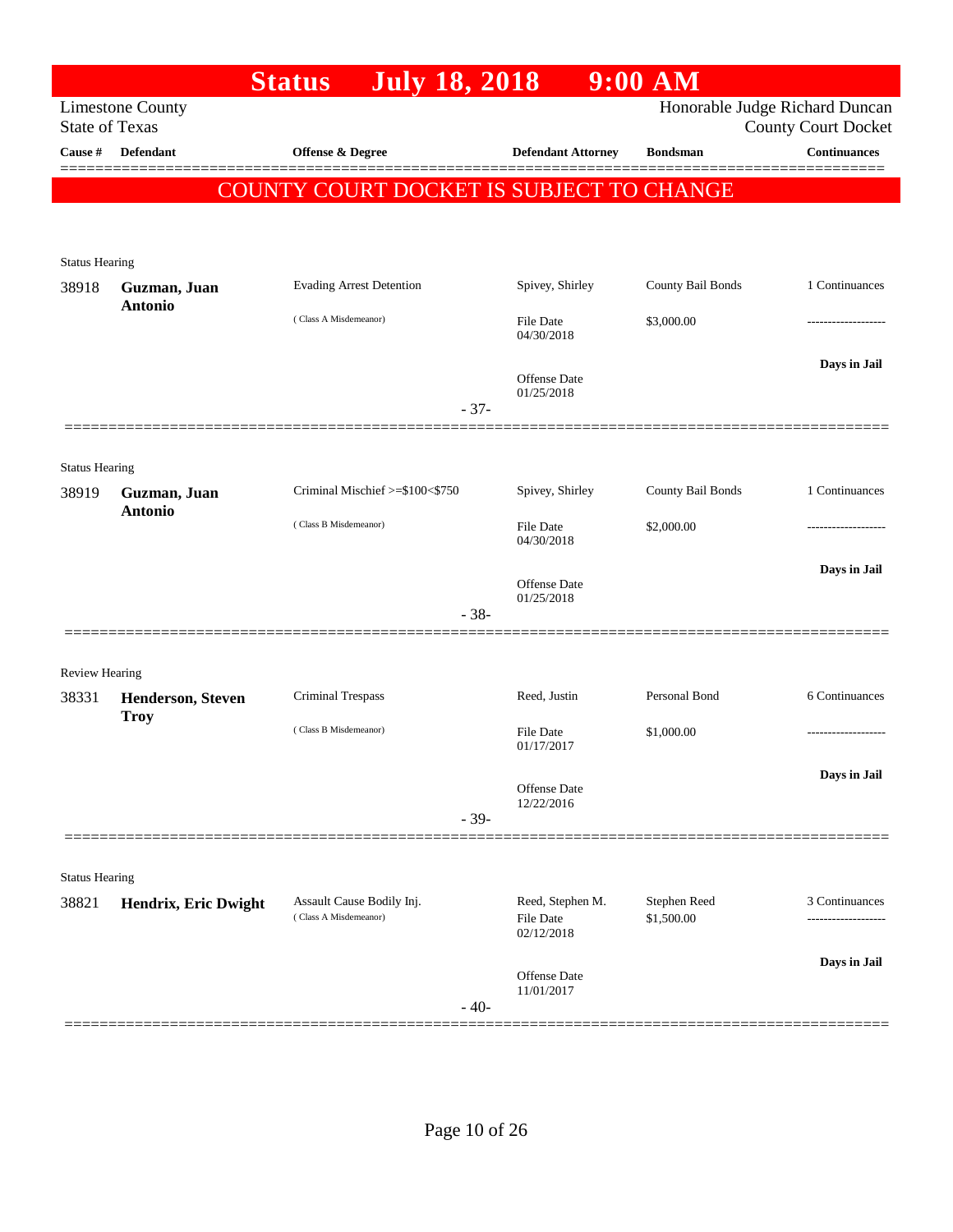|                       |                                   | <b>July 18, 2018</b><br><b>Status</b>             |        |                                  | 9:00 AM                         |                                                              |
|-----------------------|-----------------------------------|---------------------------------------------------|--------|----------------------------------|---------------------------------|--------------------------------------------------------------|
| <b>State of Texas</b> | <b>Limestone County</b>           |                                                   |        |                                  |                                 | Honorable Judge Richard Duncan<br><b>County Court Docket</b> |
| Cause #               | Defendant                         | Offense & Degree                                  |        | <b>Defendant Attorney</b>        | <b>Bondsman</b>                 | <b>Continuances</b>                                          |
|                       |                                   |                                                   |        |                                  |                                 |                                                              |
|                       |                                   | COUNTY COURT DOCKET IS SUBJECT TO CHANGE          |        |                                  |                                 |                                                              |
|                       |                                   |                                                   |        |                                  |                                 |                                                              |
| <b>Status Hearing</b> |                                   |                                                   |        |                                  |                                 |                                                              |
| 38944                 | Hood, Robert Lee, Jr.             | Poss Marij >2oz<=4oz<br>(Class A Misdemeanor)     |        | Sanders, Raymond L.<br>File Date | County Bail Bonds<br>\$3,000.00 | 1 Continuances<br>                                           |
|                       |                                   |                                                   |        | 05/18/2018                       |                                 |                                                              |
|                       |                                   |                                                   |        | Offense Date                     |                                 | Days in Jail                                                 |
|                       |                                   |                                                   | $-41-$ | 04/08/2018                       |                                 |                                                              |
|                       |                                   |                                                   |        |                                  |                                 |                                                              |
| <b>Status Hearing</b> |                                   |                                                   |        |                                  |                                 |                                                              |
| 38922                 | Hutchison, Adam                   | Driving W/Lic Inv W/Prev<br>Conv/Susp/W/O Fin Res |        |                                  | County Bail Bonds               | 1 Continuances                                               |
|                       | <b>Dontray</b>                    | (Class B Misdemeanor)                             |        | <b>File Date</b>                 | \$2,000.00                      |                                                              |
|                       |                                   |                                                   |        | 04/30/2018                       |                                 |                                                              |
|                       |                                   |                                                   |        | Offense Date                     |                                 | Days in Jail                                                 |
|                       |                                   |                                                   | $-42-$ | 03/19/2018                       |                                 |                                                              |
|                       |                                   |                                                   |        |                                  |                                 |                                                              |
| <b>Status Hearing</b> |                                   |                                                   |        |                                  |                                 |                                                              |
| 38923                 | Hutchison, Adam<br><b>Dontray</b> | Poss Marij <2oz                                   |        |                                  | County Bail Bonds               | 1 Continuances                                               |
|                       |                                   | (Class B Misdemeanor)                             |        | <b>File Date</b><br>04/30/2018   | \$2,000.00                      |                                                              |
|                       |                                   |                                                   |        |                                  |                                 | Days in Jail                                                 |
|                       |                                   |                                                   |        | Offense Date<br>03/19/2018       |                                 |                                                              |
|                       |                                   |                                                   | $-43-$ |                                  |                                 |                                                              |
|                       |                                   |                                                   |        |                                  |                                 |                                                              |
| <b>Status Hearing</b> |                                   |                                                   |        |                                  |                                 |                                                              |
| 38750                 | Jackson, Benjamin<br>Walter       | Criminal Trespass                                 |        | Spivey, Shirley                  | County Bail Bonds               | 3 Continuances                                               |
|                       |                                   | (Class B Misdemeanor)                             |        | File Date<br>12/07/2017          | \$2,000.00                      |                                                              |
|                       |                                   |                                                   |        |                                  |                                 | Days in Jail                                                 |
|                       |                                   |                                                   |        | Offense Date<br>10/07/2017       |                                 |                                                              |
|                       |                                   |                                                   | $-44-$ |                                  |                                 |                                                              |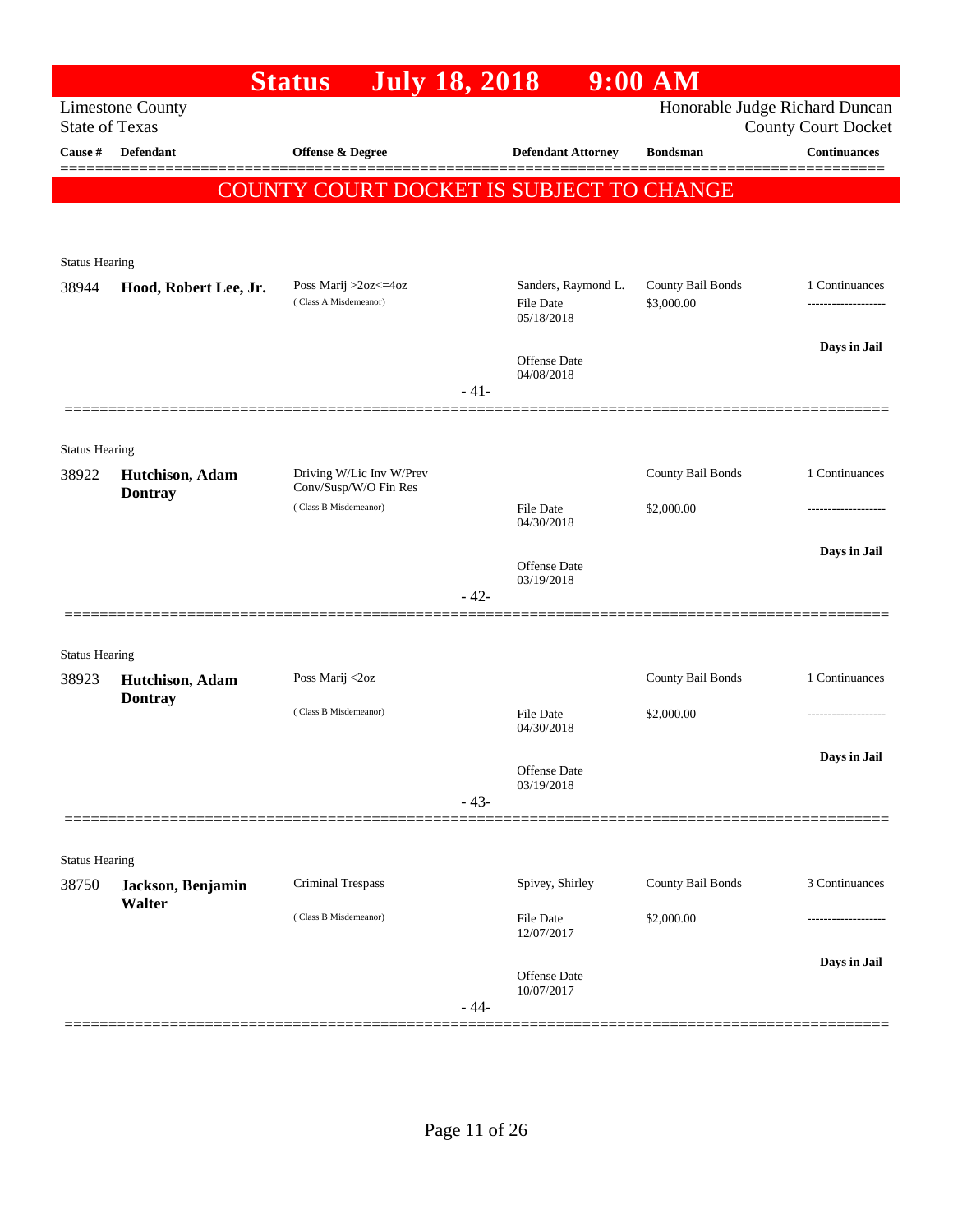|                       |                                                  | <b>July 18, 2018</b><br><b>Status</b>                     |                                   | $9:00$ AM                       |                                    |
|-----------------------|--------------------------------------------------|-----------------------------------------------------------|-----------------------------------|---------------------------------|------------------------------------|
|                       | <b>Limestone County</b><br><b>State of Texas</b> |                                                           |                                   | Honorable Judge Richard Duncan  | <b>County Court Docket</b>         |
| Cause #               | Defendant                                        | Offense & Degree                                          | <b>Defendant Attorney</b>         | <b>Bondsman</b>                 | <b>Continuances</b>                |
|                       |                                                  | <b>COUNTY COURT DOCKET IS SUBJECT TO CHANGE</b>           |                                   |                                 |                                    |
| <b>Status Hearing</b> |                                                  |                                                           |                                   |                                 |                                    |
| 38751                 | Jackson, Benjamin<br>Walter                      | Theft Prop <\$100 W/Prev Convic                           | Spivey, Shirley                   | County Bail Bonds               | 3 Continuances                     |
|                       |                                                  | (Class B Misdemeanor)                                     | File Date<br>12/07/2017           | \$2,000.00                      |                                    |
|                       |                                                  | $-45-$                                                    | Offense Date<br>10/07/2017        |                                 | Days in Jail                       |
| <b>Status Hearing</b> |                                                  |                                                           |                                   |                                 |                                    |
| 38906                 | <b>Jones, Michael Issiah</b>                     | <b>Evading Arrest Detention</b><br>(Class A Misdemeanor)  | <b>File Date</b><br>04/26/2018    | County Bail Bonds<br>\$2,000.00 | 1 Continuances                     |
|                       |                                                  |                                                           | <b>Offense Date</b><br>03/31/2018 |                                 | Days in Jail                       |
|                       |                                                  | $-46-$                                                    |                                   |                                 |                                    |
| <b>Status Hearing</b> |                                                  |                                                           |                                   |                                 |                                    |
| 38950                 | <b>King, James Edward</b>                        | Display Fictitious License Plate<br>(Class B Misdemeanor) | <b>File Date</b><br>05/18/2018    | County Bail Bonds<br>\$1,500.00 | 1 Continuances<br>---------------- |
|                       |                                                  | $-47-$                                                    | Offense Date<br>05/05/2018        |                                 | Days in Jail                       |
|                       |                                                  |                                                           |                                   |                                 |                                    |
| <b>Status Hearing</b> |                                                  |                                                           |                                   |                                 |                                    |
| 38951                 | <b>King, James Edward</b>                        | Poss Marij <2oz<br>(Class B Misdemeanor)                  | <b>File Date</b><br>05/18/2018    | County Bail Bonds<br>\$1,500.00 | 1 Continuances                     |
|                       |                                                  | $-48-$                                                    | Offense Date<br>05/05/2018        |                                 | Days in Jail                       |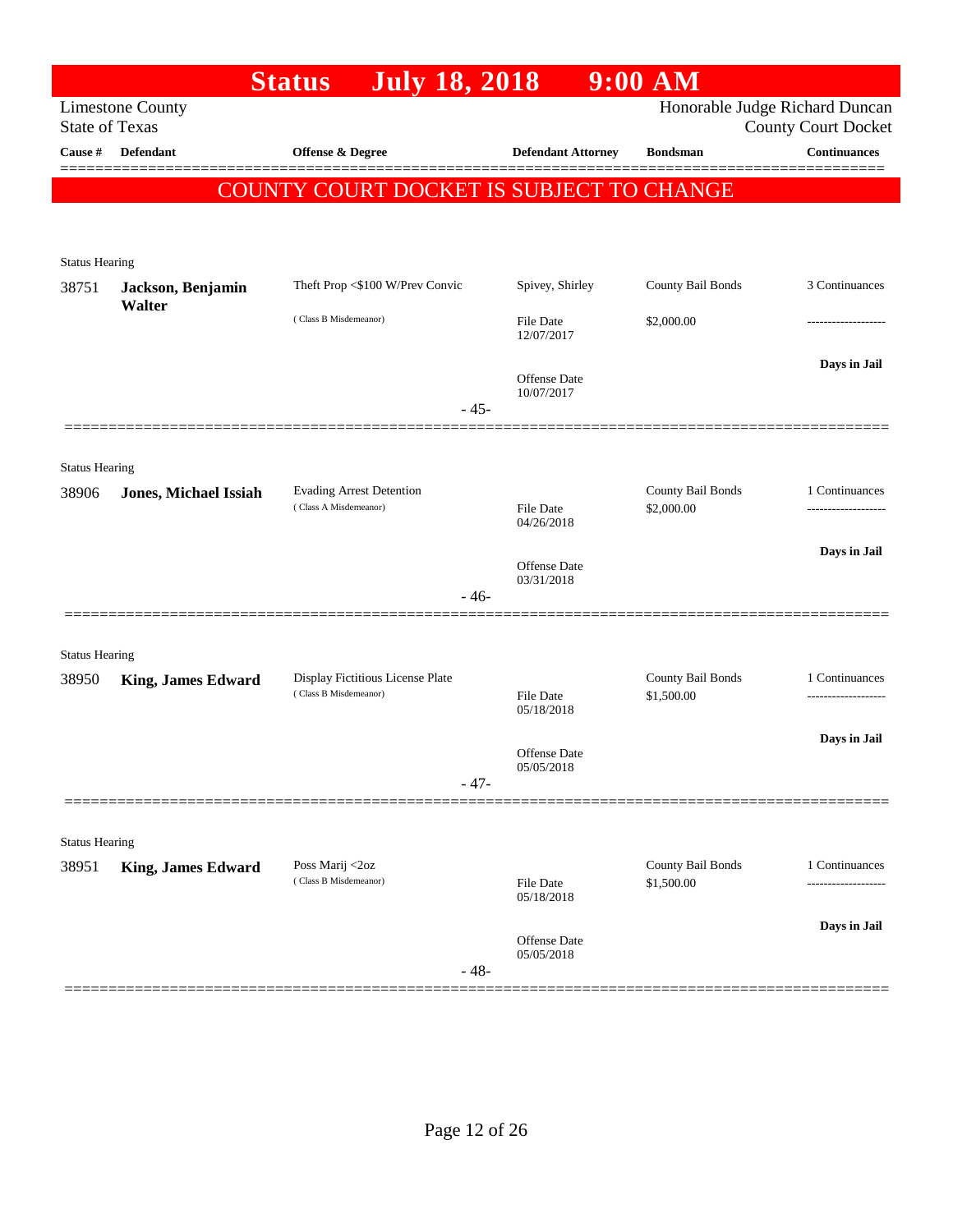|                       |                                       | <b>July 18, 2018</b><br><b>Status</b>    |                                      | $9:00$ AM                  |                                                              |
|-----------------------|---------------------------------------|------------------------------------------|--------------------------------------|----------------------------|--------------------------------------------------------------|
| <b>State of Texas</b> | <b>Limestone County</b>               |                                          |                                      |                            | Honorable Judge Richard Duncan<br><b>County Court Docket</b> |
| Cause #               | Defendant                             | Offense & Degree                         | <b>Defendant Attorney</b>            | <b>Bondsman</b>            | <b>Continuances</b>                                          |
|                       |                                       | COUNTY COURT DOCKET IS SUBJECT TO CHANGE |                                      |                            |                                                              |
|                       |                                       |                                          |                                      |                            |                                                              |
| <b>Status Hearing</b> |                                       |                                          |                                      |                            |                                                              |
| 38939                 | <b>Kinney, Kenneth</b>                | Poss Marij <2oz                          |                                      | County Bail Bonds          | 1 Continuances                                               |
|                       | Dewayne, Jr.                          | (Class B Misdemeanor)                    | File Date<br>05/11/2018              | \$2,500.00                 |                                                              |
|                       |                                       |                                          | Offense Date<br>04/07/2018           |                            | Days in Jail                                                 |
|                       |                                       |                                          | $-49-$                               |                            |                                                              |
| <b>Status Hearing</b> |                                       |                                          |                                      |                            |                                                              |
| 38708                 | <b>Kinney, Kenneth</b><br>Dwayne, Sr. | Criminal Trespass                        | Reed, Benjie                         | Reed, Benjie               | 5 Continuances                                               |
|                       |                                       | (Class B Misdemeanor)                    | File Date<br>10/26/2017              | \$1,000.00                 |                                                              |
|                       |                                       |                                          | Offense Date<br>12/26/2016           |                            | Days in Jail                                                 |
|                       |                                       |                                          | $-50-$                               |                            |                                                              |
| <b>Review Hearing</b> |                                       |                                          |                                      |                            |                                                              |
| 38554                 | Lachman, Christopher<br><b>Scott</b>  | Engage In Organized Criminal Activity    | Reed, Justin                         | Freebird Bail Bonds        | 11 Continuances                                              |
|                       |                                       | (Class B Misdemeanor)                    | File Date<br>06/27/2017              | \$2,000.00                 | .                                                            |
|                       |                                       |                                          | Offense Date                         |                            | Days in Jail                                                 |
|                       |                                       |                                          | 01/05/2017<br>$-51-$                 |                            |                                                              |
| Review Hearing        |                                       |                                          |                                      |                            |                                                              |
| 38555                 | Lachman, Christopher<br><b>Scott</b>  | Engage In Organized Criminal Activity    | Reed, Justin                         | <b>Freebird Bail Bonds</b> | 11 Continuances                                              |
|                       |                                       | (Class A Misdemeanor)                    | <b>File Date</b><br>06/27/2017       | \$2,500.00                 |                                                              |
|                       |                                       |                                          | Offense Date<br>12/19/2016<br>$-52-$ |                            | Days in Jail                                                 |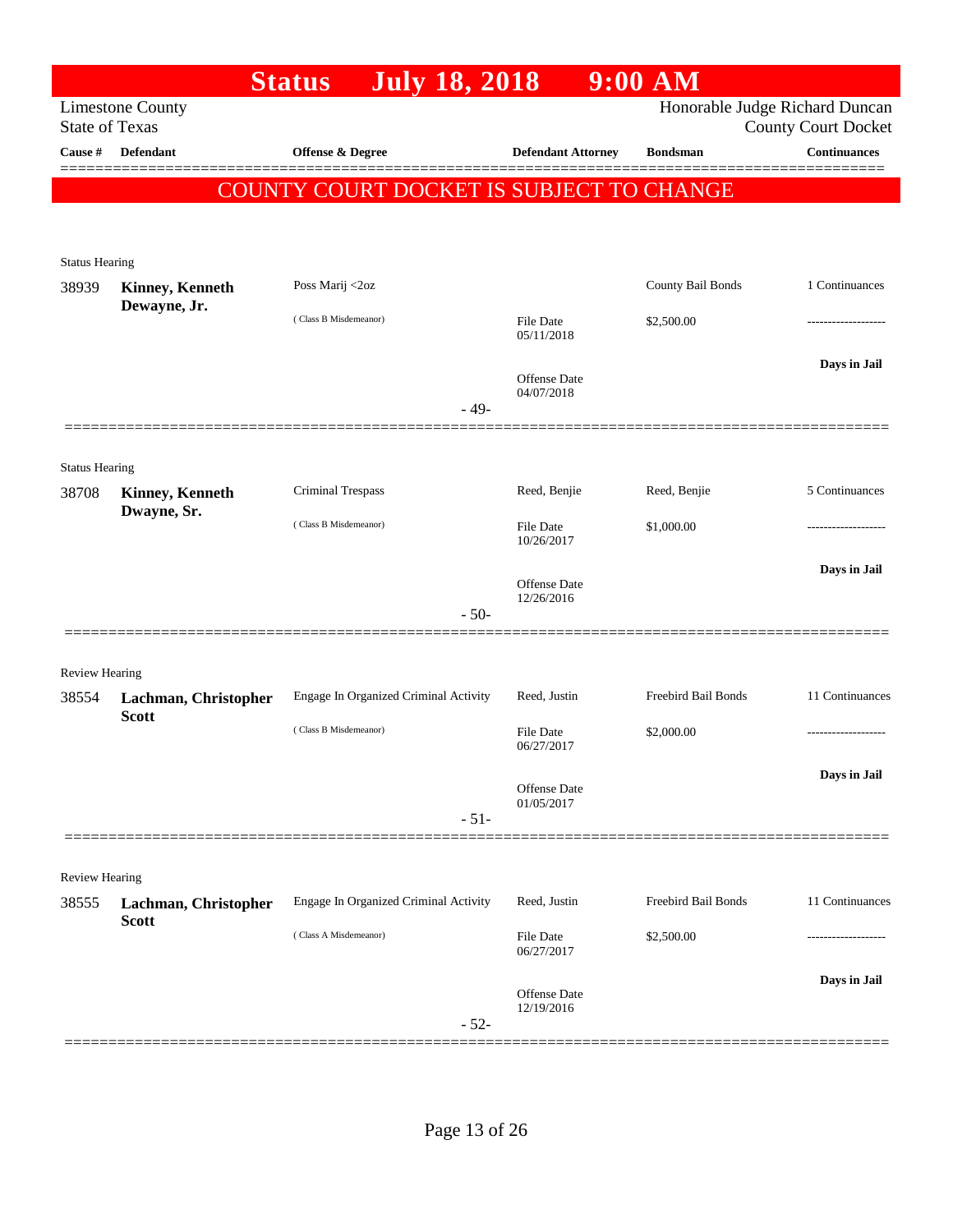|                       |                            | <b>July 18, 2018</b><br><b>Status</b>           |                                                   | $9:00$ AM                       |                                                              |
|-----------------------|----------------------------|-------------------------------------------------|---------------------------------------------------|---------------------------------|--------------------------------------------------------------|
| <b>State of Texas</b> | <b>Limestone County</b>    |                                                 |                                                   |                                 | Honorable Judge Richard Duncan<br><b>County Court Docket</b> |
| Cause #               | Defendant                  | <b>Offense &amp; Degree</b>                     | <b>Defendant Attorney</b>                         | <b>Bondsman</b>                 | <b>Continuances</b><br>========                              |
|                       |                            | <b>COUNTY COURT DOCKET IS SUBJECT TO CHANGE</b> |                                                   |                                 |                                                              |
|                       |                            |                                                 |                                                   |                                 |                                                              |
| <b>Status Hearing</b> |                            |                                                 |                                                   |                                 |                                                              |
| 38790                 | <b>Lang, James Barry</b>   | Poss Marij <2oz<br>(Class B Misdemeanor)        | Reed, Justin<br>File Date<br>01/19/2018           | County Bail Bonds<br>\$2,000.00 | 4 Continuances                                               |
|                       |                            |                                                 | Offense Date<br>11/04/2017                        |                                 | Days in Jail                                                 |
|                       |                            |                                                 | $-53-$                                            |                                 |                                                              |
| <b>Status Hearing</b> |                            |                                                 |                                                   |                                 |                                                              |
| 38844                 | <b>Lewis, Dillon Blake</b> | Poss Marij <2oz<br>(Class B Misdemeanor)        | Moore, David E.<br><b>File Date</b><br>03/06/2018 | Personal bond<br>\$2,000.00     | 3 Continuances                                               |
|                       |                            |                                                 | Offense Date                                      |                                 | Days in Jail                                                 |
|                       |                            |                                                 | 12/11/2017<br>$-54-$                              |                                 |                                                              |
| <b>Status Hearing</b> |                            |                                                 |                                                   |                                 |                                                              |
| 37680                 | Lynch, Clayton             | Theft Prop>=\$500<\$1,500                       |                                                   | County Bail Bonds               | 1 Continuances                                               |
|                       |                            | (Class A Misdemeanor)                           | <b>File Date</b><br>10/16/2015                    | \$1,000.00                      |                                                              |
|                       |                            |                                                 | Offense Date<br>01/22/2015                        |                                 | Days in Jail                                                 |
|                       |                            |                                                 | $55 -$                                            |                                 |                                                              |
| <b>Status Hearing</b> |                            |                                                 |                                                   |                                 |                                                              |
| 38743                 | Maes, Terry John, II       | Assault Causes Bodily Injury Family             | Reed, Justin                                      | Reed, Justin                    | 4 Continuances                                               |
|                       |                            | Member<br>(Class A Misdemeanor)                 | File Date<br>11/30/2017                           | \$5,000.00                      |                                                              |
|                       |                            |                                                 | Offense Date<br>11/02/2017<br>$-56-$              |                                 | Days in Jail                                                 |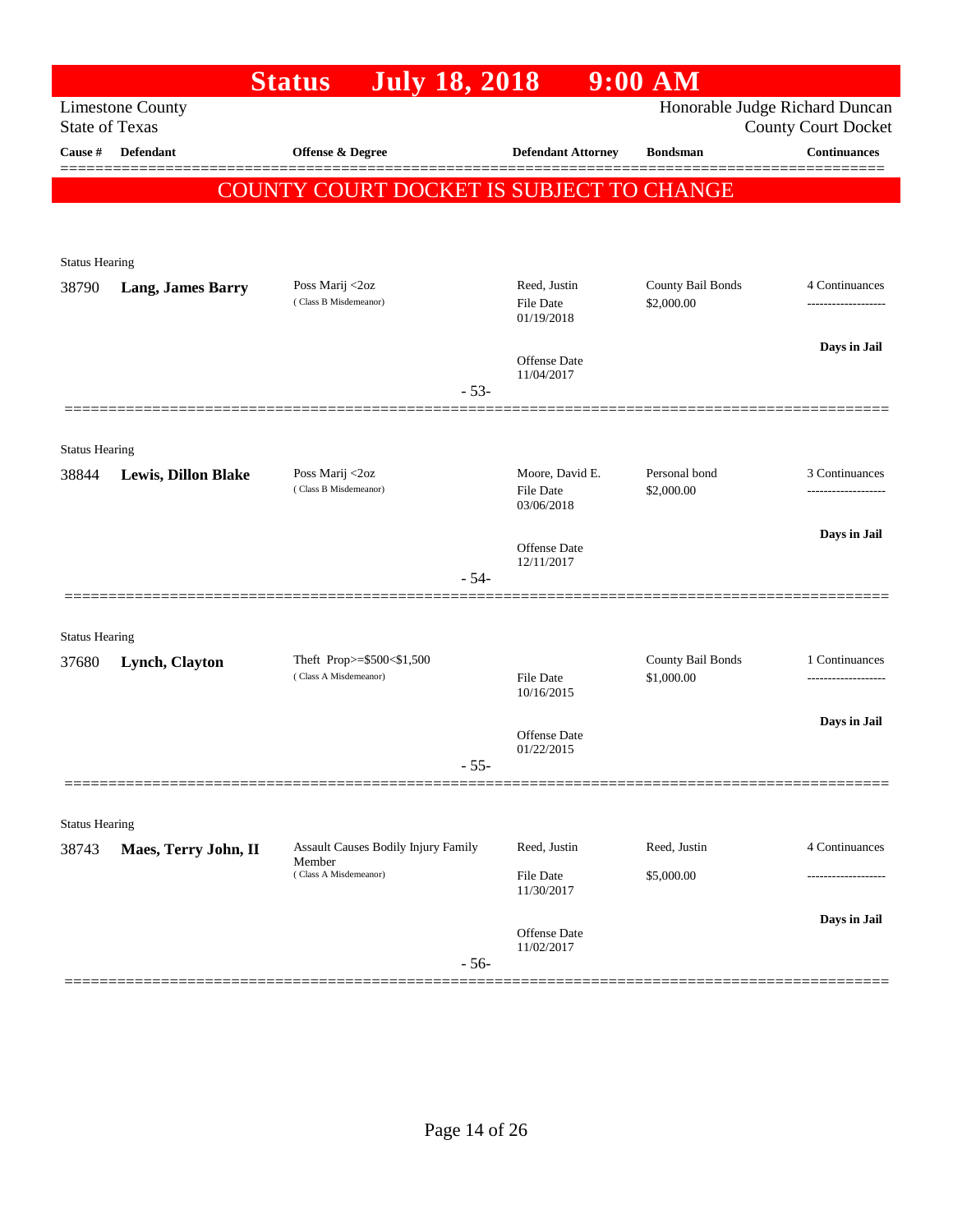|                                  |                          | <b>July 18, 2018</b><br><b>Status</b>          |                           | $9:00$ AM         |                                                   |
|----------------------------------|--------------------------|------------------------------------------------|---------------------------|-------------------|---------------------------------------------------|
|                                  | <b>Limestone County</b>  |                                                |                           |                   | Honorable Judge Richard Duncan                    |
| <b>State of Texas</b><br>Cause # | <b>Defendant</b>         | <b>Offense &amp; Degree</b>                    | <b>Defendant Attorney</b> | <b>Bondsman</b>   | <b>County Court Docket</b><br><b>Continuances</b> |
|                                  |                          |                                                |                           |                   |                                                   |
|                                  |                          | COUNTY COURT DOCKET IS SUBJECT TO CHANGE       |                           |                   |                                                   |
|                                  |                          |                                                |                           |                   |                                                   |
| <b>Status Hearing</b>            |                          |                                                |                           |                   |                                                   |
| 38776                            | Maes, Terry John, II     | Fail To Id Fugitive From Justice Refuse        | Reed, Justin              | Reed, Justin      | 3 Continuances                                    |
|                                  |                          | To Give<br>(Class B Misdemeanor)               | File Date                 | \$2,000.00        |                                                   |
|                                  |                          |                                                | 01/03/2018                |                   |                                                   |
|                                  |                          |                                                | <b>Offense</b> Date       |                   | Days in Jail                                      |
|                                  |                          | $-57-$                                         | 11/01/2017                |                   |                                                   |
|                                  |                          |                                                |                           |                   |                                                   |
| <b>Status Hearing</b>            |                          |                                                |                           |                   |                                                   |
| 38777                            | Maes, Terry John, II     | Driving W/Lic Inv W/Prev                       | Reed, Justin              | Reed, Justin      | 3 Continuances                                    |
|                                  |                          | Conv/Susp/W/O Fin Res<br>(Class B Misdemeanor) | File Date                 | \$2,000.00        |                                                   |
|                                  |                          |                                                | 01/03/2018                |                   |                                                   |
|                                  |                          |                                                | <b>Offense</b> Date       |                   | Days in Jail                                      |
|                                  |                          | $-58-$                                         | 11/01/2017                |                   |                                                   |
|                                  |                          |                                                |                           |                   |                                                   |
| <b>Status Hearing</b>            |                          |                                                |                           |                   |                                                   |
| 38874                            | <b>Maestas, Brittany</b> | Poss Marij <2oz                                | Reed, Justin              | Reed, Justin      | 2 Continuances                                    |
|                                  | <b>Alice</b>             | (Class B Misdemeanor)                          | File Date                 | \$2,000.00        |                                                   |
|                                  |                          |                                                | 04/10/2018                |                   |                                                   |
|                                  |                          |                                                | Offense Date              |                   | Days in Jail                                      |
|                                  |                          |                                                | 03/01/2018                |                   |                                                   |
|                                  |                          | $-59-$                                         |                           |                   |                                                   |
|                                  |                          |                                                |                           |                   |                                                   |
| <b>Status Hearing</b>            |                          | Resist Arrest Search Or Transport              | Sanders, Raymond L.       | County Bail Bonds | 1 Continuances                                    |
| 38902                            | Magera, Melissa Rose     | (Class A Misdemeanor)                          | <b>File Date</b>          | \$3,000.00        | ------------------                                |
|                                  |                          |                                                | 04/25/2018                |                   |                                                   |
|                                  |                          |                                                | Offense Date              |                   | Days in Jail                                      |
|                                  |                          | $-60-$                                         | 03/14/2018                |                   |                                                   |
|                                  |                          |                                                |                           |                   |                                                   |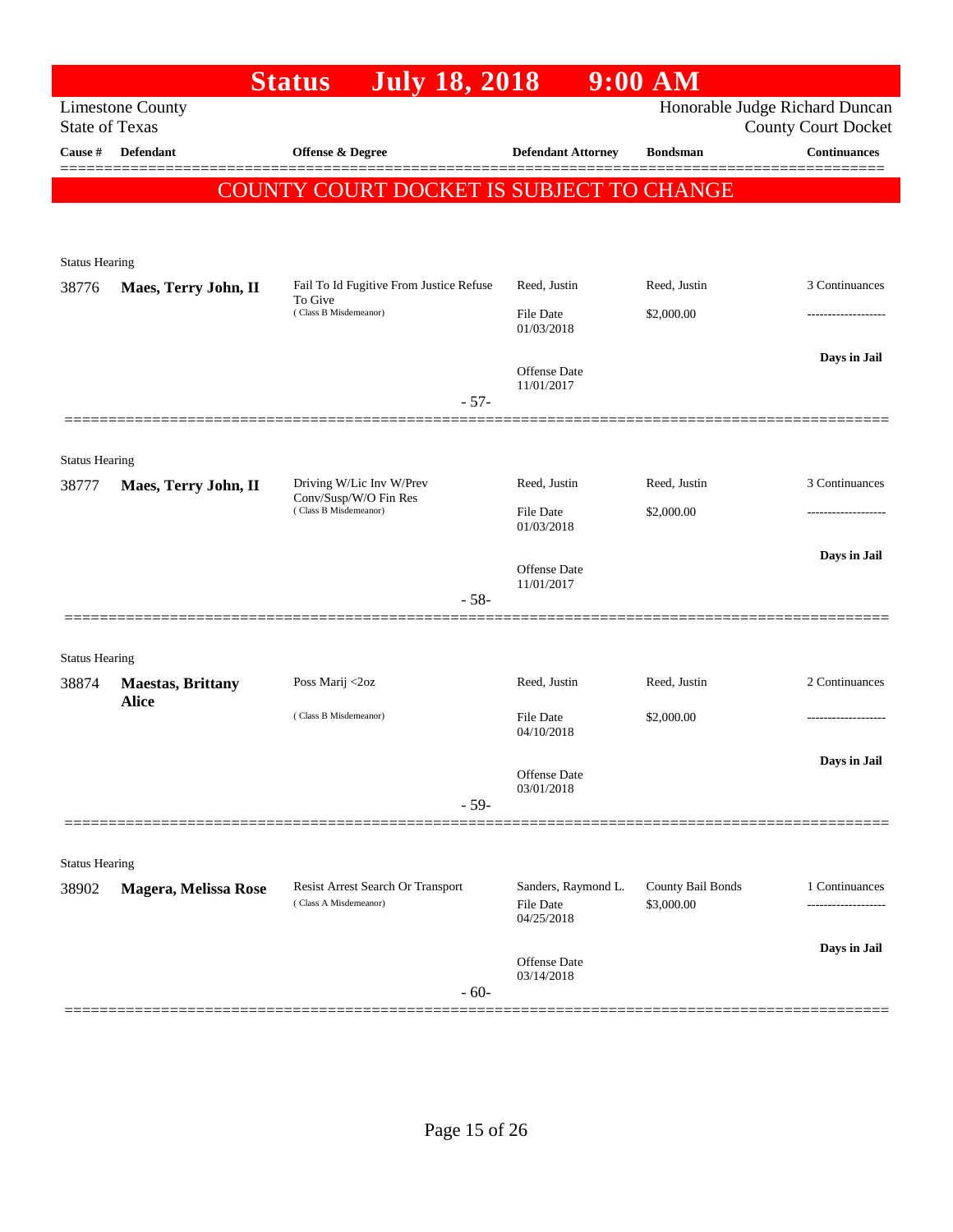|                                |                                 | <b>July 18, 2018</b><br><b>Status</b>                          |                                         | $9:00$ AM                  |                                                   |
|--------------------------------|---------------------------------|----------------------------------------------------------------|-----------------------------------------|----------------------------|---------------------------------------------------|
| <b>State of Texas</b>          | <b>Limestone County</b>         |                                                                |                                         |                            | Honorable Judge Richard Duncan                    |
| Cause #                        | Defendant                       | <b>Offense &amp; Degree</b>                                    | <b>Defendant Attorney</b>               | <b>Bondsman</b>            | <b>County Court Docket</b><br><b>Continuances</b> |
|                                |                                 |                                                                |                                         |                            | =======                                           |
|                                |                                 | COUNTY COURT DOCKET IS SUBJECT TO CHANGE                       |                                         |                            |                                                   |
|                                |                                 |                                                                |                                         |                            |                                                   |
| <b>Status Hearing</b>          |                                 |                                                                |                                         |                            |                                                   |
| 38945                          | <b>McClendon, Terris</b>        | Poss Marij <2oz                                                | Reed, Justin                            | Reed, Justin               | 1 Continuances                                    |
|                                | Lee                             | (Class B Misdemeanor)                                          | File Date<br>05/18/2018                 | \$1,000.00                 |                                                   |
|                                |                                 |                                                                |                                         |                            | Days in Jail                                      |
|                                |                                 |                                                                | Offense Date<br>05/01/2018              |                            |                                                   |
|                                |                                 | $-61-$                                                         |                                         |                            |                                                   |
|                                |                                 |                                                                |                                         |                            |                                                   |
| <b>Status Hearing</b>          |                                 |                                                                | Burkeen, Daniel                         | Freebird Bail Bonds        | 6 Continuances                                    |
| 38722                          | McGilvray, Caleb<br><b>Ryan</b> | Driving While Intoxicated                                      |                                         |                            |                                                   |
|                                |                                 | (Class B Misdemeanor)                                          | File Date<br>11/07/2017                 | \$2,500.00                 |                                                   |
|                                |                                 |                                                                |                                         |                            | Days in Jail                                      |
|                                |                                 |                                                                | Offense Date<br>12/04/2016              |                            |                                                   |
|                                |                                 | $-62-$                                                         |                                         |                            |                                                   |
|                                |                                 |                                                                |                                         |                            |                                                   |
| <b>Review Hearing</b><br>38576 | <b>McKellip, Jamie Renee</b>    | Engage In Organized Criminal Activity                          | Reed, Justin                            | Reed, Benjie               | 11 Continuances                                   |
|                                |                                 | (Class A Misdemeanor)                                          | File Date                               | \$2,000.00                 |                                                   |
|                                |                                 |                                                                | 07/20/2017                              |                            |                                                   |
|                                |                                 |                                                                | Offense Date<br>12/19/2016              |                            | Days in Jail                                      |
|                                |                                 | $-63-$                                                         |                                         |                            |                                                   |
|                                |                                 |                                                                |                                         |                            |                                                   |
| <b>Review Hearing</b>          |                                 |                                                                |                                         |                            |                                                   |
| 38577                          | <b>McKellip, Jamie Renee</b>    | Engage In Organized Criminal Activity<br>(Class B Misdemeanor) | Reed, Justin<br>File Date<br>07/20/2017 | Reed, Benjie<br>\$2,000.00 | 11 Continuances                                   |
|                                |                                 |                                                                |                                         |                            | Days in Jail                                      |
|                                |                                 | $-64-$                                                         | Offense Date<br>01/05/2017              |                            |                                                   |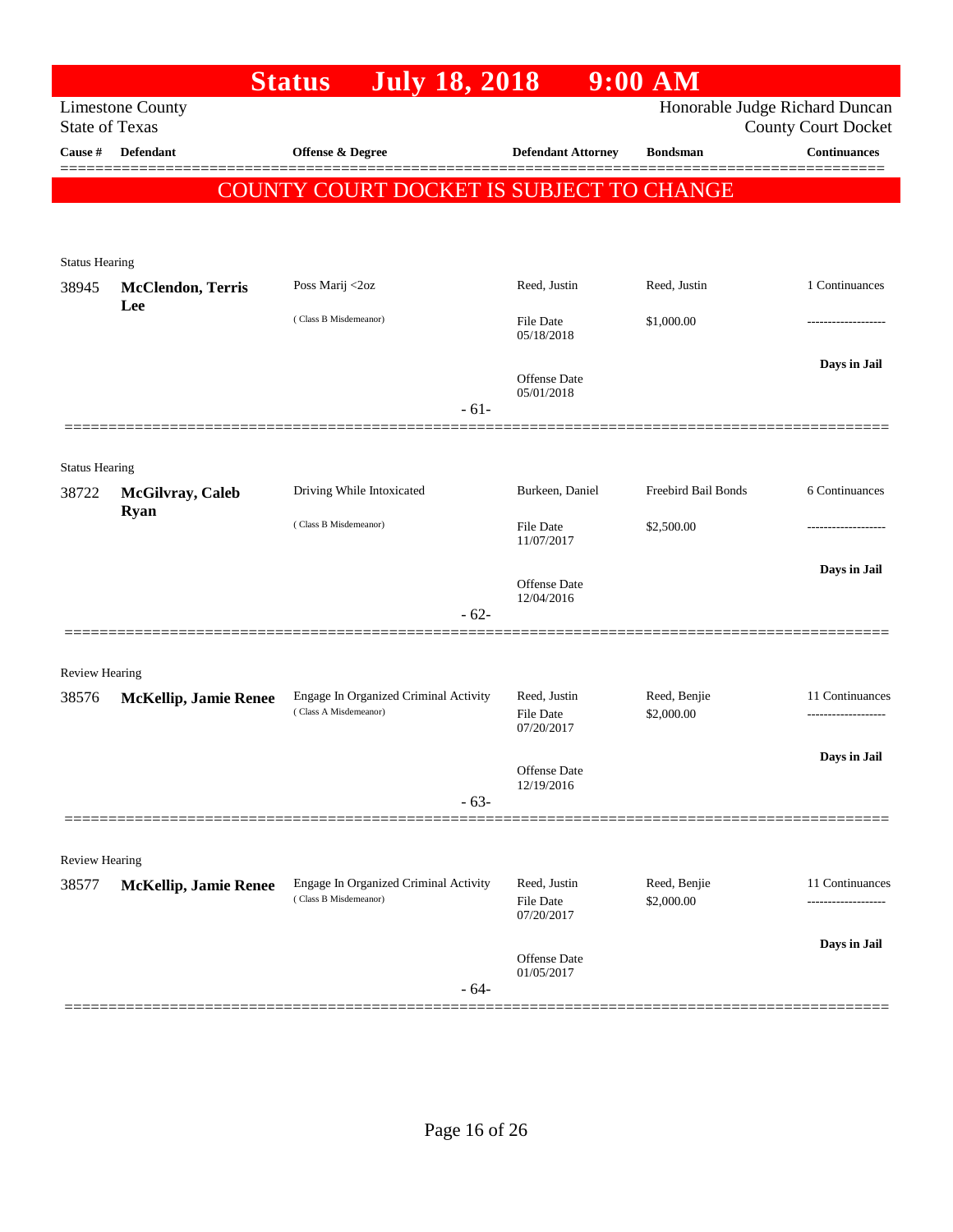|                                |                              | <b>July 18, 2018</b><br><b>Status</b>    |        |                                   | $9:00$ AM                       |                                |
|--------------------------------|------------------------------|------------------------------------------|--------|-----------------------------------|---------------------------------|--------------------------------|
|                                | <b>Limestone County</b>      |                                          |        |                                   |                                 | Honorable Judge Richard Duncan |
| <b>State of Texas</b>          |                              |                                          |        |                                   |                                 | <b>County Court Docket</b>     |
| Cause #                        | Defendant                    | Offense & Degree                         |        | <b>Defendant Attorney</b>         | <b>Bondsman</b>                 | <b>Continuances</b>            |
|                                |                              | COUNTY COURT DOCKET IS SUBJECT TO CHANGE |        |                                   |                                 |                                |
|                                |                              |                                          |        |                                   |                                 |                                |
|                                |                              |                                          |        |                                   |                                 |                                |
| <b>Status Hearing</b>          |                              |                                          |        |                                   |                                 |                                |
| 38845                          | <b>Medlock, Jaylon Oneal</b> | Poss Marij <2oz<br>(Class B Misdemeanor) |        | Sanders, Raymond L.<br>File Date  | County Bail Bonds<br>\$2,000.00 | 3 Continuances                 |
|                                |                              |                                          |        | 03/06/2018                        |                                 |                                |
|                                |                              |                                          |        | <b>Offense Date</b>               |                                 | Days in Jail                   |
|                                |                              |                                          | $-65-$ | 01/25/2018                        |                                 |                                |
|                                |                              |                                          |        |                                   |                                 |                                |
|                                |                              |                                          |        |                                   |                                 |                                |
| <b>Status Hearing</b><br>38910 | <b>Montgomery</b> , Amanda   | Poss Marij <2oz                          |        |                                   | County Bail Bonds               | 1 Continuances                 |
|                                | <b>Marie</b>                 |                                          |        |                                   |                                 |                                |
|                                |                              | (Class B Misdemeanor)                    |        | <b>File Date</b><br>04/26/2018    | \$2,000.00                      |                                |
|                                |                              |                                          |        |                                   |                                 | Days in Jail                   |
|                                |                              |                                          |        | <b>Offense Date</b><br>03/24/2018 |                                 |                                |
|                                |                              |                                          | $-66-$ |                                   |                                 |                                |
|                                |                              |                                          |        |                                   |                                 |                                |
| <b>Status Hearing</b>          |                              |                                          |        |                                   |                                 |                                |
| 38803                          | Neason, Tristan              | <b>Unlawful Restraint</b>                |        | Martin, Chris E.                  | Personal Bond                   | 2 Continuances                 |
|                                | Wayne                        | (Class A Misdemeanor)                    |        | <b>File Date</b>                  | \$3,000.00                      |                                |
|                                |                              |                                          |        | 01/23/2018                        |                                 |                                |
|                                |                              |                                          |        | Offense Date                      |                                 | Days in Jail                   |
|                                |                              |                                          | $-67-$ | 01/07/2018                        |                                 |                                |
|                                |                              |                                          |        |                                   |                                 |                                |
|                                |                              |                                          |        |                                   |                                 |                                |
| <b>Status Hearing</b><br>38804 | Neason, Tristan              | Terroristic Threat Of Family/Household   |        | Martin, Chris E.                  | Personal Bond                   | 2 Continuances                 |
|                                | Wayne                        |                                          |        |                                   |                                 |                                |
|                                |                              | (Class A Misdemeanor)                    |        | <b>File Date</b><br>01/23/2018    | \$3,000.00                      |                                |
|                                |                              |                                          |        |                                   |                                 | Days in Jail                   |
|                                |                              |                                          |        | Offense Date<br>01/07/2018        |                                 |                                |
|                                |                              |                                          | $-68-$ |                                   |                                 |                                |
|                                |                              |                                          |        |                                   |                                 |                                |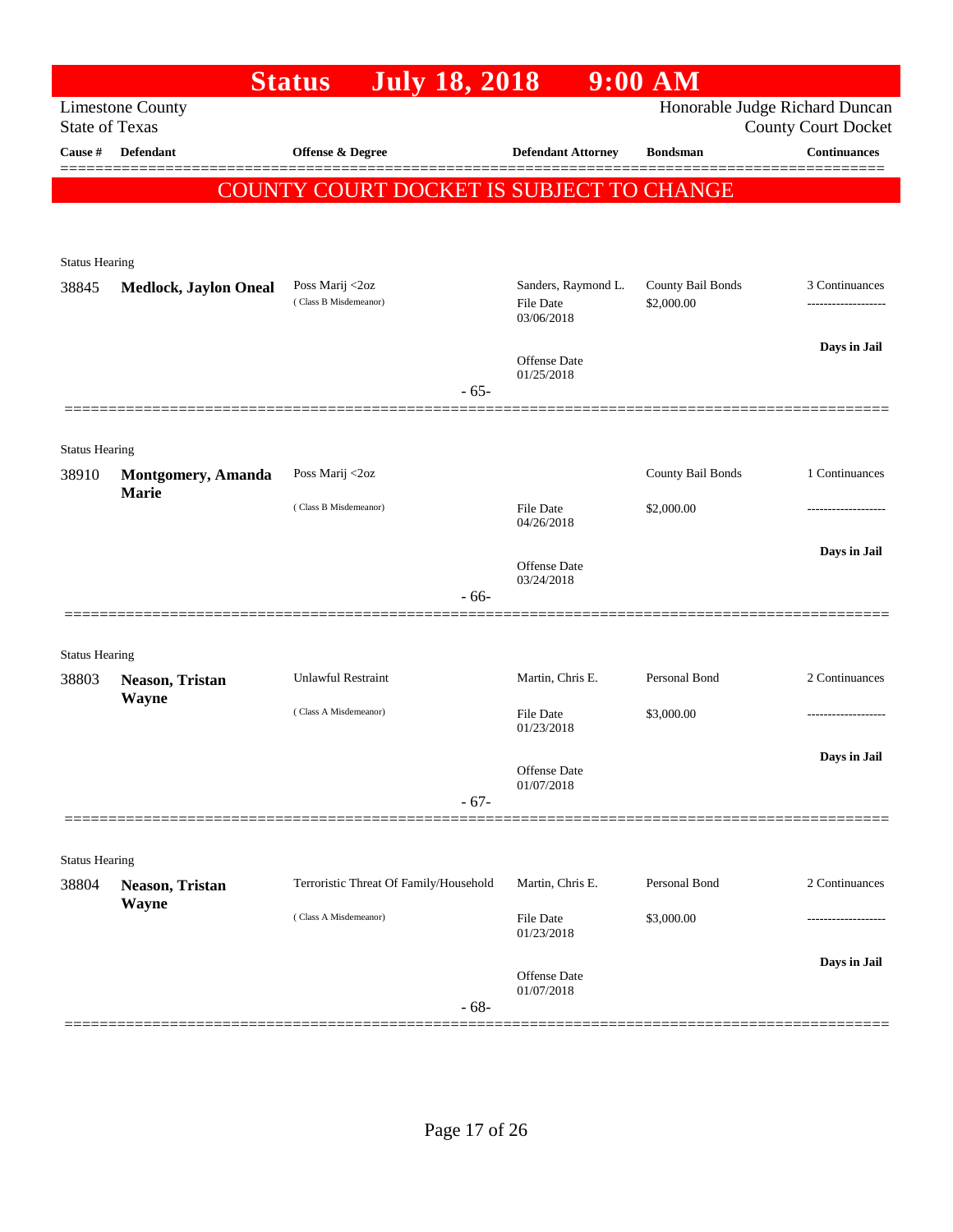|                       |                             | <b>July 18, 2018</b><br><b>Status</b>                  |                                   | $9:00$ AM                       |                                                   |
|-----------------------|-----------------------------|--------------------------------------------------------|-----------------------------------|---------------------------------|---------------------------------------------------|
| <b>State of Texas</b> | <b>Limestone County</b>     |                                                        |                                   |                                 | Honorable Judge Richard Duncan                    |
| <b>Cause</b> #        | Defendant                   | <b>Offense &amp; Degree</b>                            | <b>Defendant Attorney</b>         | <b>Bondsman</b>                 | <b>County Court Docket</b><br><b>Continuances</b> |
|                       |                             |                                                        |                                   |                                 |                                                   |
|                       |                             | <b>COUNTY COURT DOCKET IS SUBJECT TO CHANGE</b>        |                                   |                                 |                                                   |
|                       |                             |                                                        |                                   |                                 |                                                   |
| <b>Status Hearing</b> |                             |                                                        |                                   |                                 |                                                   |
| 38817                 | <b>Noel, Melondy Dawn</b>   | Poss Marij <2oz                                        | Dahlenburg, Michael               | County Bail Bonds               | 2 Continuances                                    |
|                       |                             | (Class B Misdemeanor)                                  | <b>File Date</b><br>02/01/2018    | \$2,000.00                      |                                                   |
|                       |                             |                                                        |                                   |                                 | <b>66 Days in Jail</b>                            |
|                       |                             |                                                        | <b>Offense Date</b><br>12/11/2017 |                                 |                                                   |
|                       |                             | $-69-$                                                 |                                   |                                 |                                                   |
|                       |                             |                                                        |                                   |                                 |                                                   |
| <b>Status Hearing</b> |                             |                                                        |                                   |                                 |                                                   |
| 38808                 | <b>Nolan, Jeffrey Scott</b> | Driving While Intoxicated 2nd<br>(Class A Misdemeanor) | Tate, Greg<br><b>File Date</b>    | County Bail Bonds<br>\$3,000.00 | 2 Continuances                                    |
|                       |                             |                                                        | 01/26/2018                        |                                 |                                                   |
|                       |                             |                                                        | <b>Offense Date</b>               |                                 | Days in Jail                                      |
|                       |                             | $-70-$                                                 | 10/01/2017                        |                                 |                                                   |
|                       |                             |                                                        |                                   |                                 |                                                   |
| <b>Status Hearing</b> |                             |                                                        |                                   |                                 |                                                   |
| 38822                 | <b>Ovalle, Michael</b>      | Assault Causes Bodily Injury Family                    | Martin, Chris E.                  | County Bail Bonds               | 2 Continuances                                    |
|                       | Wayne                       | Member<br>(Class A Misdemeanor)                        | File Date                         | \$3,000.00                      |                                                   |
|                       |                             |                                                        | 02/13/2018                        |                                 |                                                   |
|                       |                             |                                                        | <b>Offense Date</b>               |                                 | Days in Jail                                      |
|                       |                             | $-71-$                                                 | 01/07/2018                        |                                 |                                                   |
|                       |                             |                                                        |                                   |                                 |                                                   |
| <b>Status Hearing</b> |                             |                                                        |                                   |                                 |                                                   |
| 38851                 | <b>Owens, Jimmy Dale</b>    | Unl Carrying Weapon                                    | Reed, Justin                      | Reed, Justin                    | 3 Continuances                                    |
|                       |                             | (Class A Misdemeanor)                                  | <b>File Date</b><br>03/09/2018    | \$3,000.00                      | .                                                 |
|                       |                             |                                                        |                                   |                                 | Days in Jail                                      |
|                       |                             |                                                        | <b>Offense Date</b><br>09/18/2017 |                                 |                                                   |
|                       |                             | $-72-$                                                 |                                   |                                 |                                                   |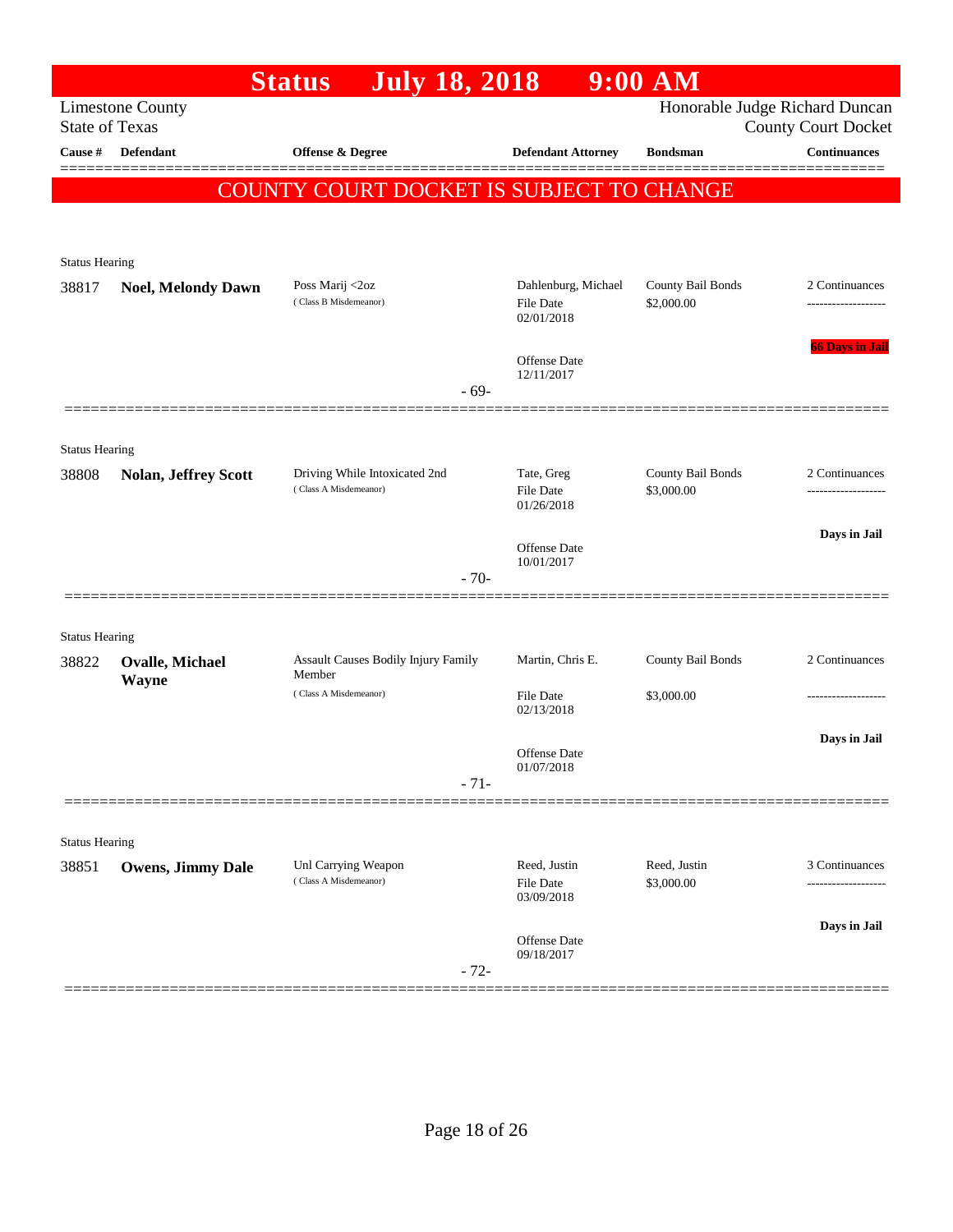|                                |                            | <b>July 18, 2018</b><br><b>Status</b>                    |                                   | $9:00$ AM                  |                                                              |
|--------------------------------|----------------------------|----------------------------------------------------------|-----------------------------------|----------------------------|--------------------------------------------------------------|
| <b>State of Texas</b>          | <b>Limestone County</b>    |                                                          |                                   |                            | Honorable Judge Richard Duncan<br><b>County Court Docket</b> |
| Cause #                        | <b>Defendant</b>           | Offense & Degree                                         | <b>Defendant Attorney</b>         | <b>Bondsman</b>            | <b>Continuances</b>                                          |
|                                |                            | COUNTY COURT DOCKET IS SUBJECT TO CHANGE                 |                                   |                            |                                                              |
|                                |                            |                                                          |                                   |                            |                                                              |
| <b>Status Hearing</b>          |                            |                                                          |                                   |                            |                                                              |
| 38852                          | <b>Owens, Jimmy Dale</b>   | Poss Marij <2oz<br>(Class B Misdemeanor)                 | Reed, Justin<br><b>File Date</b>  | Reed, Justin<br>\$2,000.00 | 3 Continuances                                               |
|                                |                            |                                                          | 03/09/2018                        |                            |                                                              |
|                                |                            |                                                          | Offense Date                      |                            | Days in Jail                                                 |
|                                |                            | $-73-$                                                   | 09/18/2017                        |                            |                                                              |
|                                |                            |                                                          |                                   |                            |                                                              |
| <b>Status Hearing</b><br>38800 | Payne, Jody Jeanine        | Poss Marij <2oz                                          | Reed, Stephen M.                  | Personal Bond              | 3 Continuances                                               |
|                                |                            | (Class B Misdemeanor)                                    | <b>File Date</b><br>01/23/2018    | \$2,000.00                 |                                                              |
|                                |                            |                                                          |                                   |                            | Days in Jail                                                 |
|                                |                            | $-74-$                                                   | <b>Offense Date</b><br>12/12/2017 |                            |                                                              |
|                                |                            |                                                          |                                   |                            |                                                              |
| <b>Status Hearing</b>          |                            |                                                          |                                   |                            |                                                              |
| 38630                          | Randle, Kerry Glynn        | Criminal Mischief >=\$100<\$750<br>(Class B Misdemeanor) | Reed, Benjie<br><b>File Date</b>  | Reed, Benjie<br>\$2,000.00 | 6 Continuances<br>                                           |
|                                |                            |                                                          | 08/31/2017                        |                            |                                                              |
|                                |                            |                                                          | Offense Date<br>05/10/2016        |                            | Days in Jail                                                 |
|                                |                            | - 75-                                                    |                                   |                            |                                                              |
|                                |                            |                                                          |                                   |                            |                                                              |
| <b>Status Hearing</b><br>38631 | <b>Randle, Kerry Glynn</b> | Interfer W/Emergency Req For                             | Reed, Benjie                      | Reed, Benjie               | 6 Continuances                                               |
|                                |                            | Assistance<br>(Class A Misdemeanor)                      | File Date                         | \$3,000.00                 |                                                              |
|                                |                            |                                                          | 08/31/2017                        |                            | Days in Jail                                                 |
|                                |                            |                                                          | Offense Date<br>05/10/2016        |                            |                                                              |
|                                |                            | $-76-$                                                   |                                   |                            |                                                              |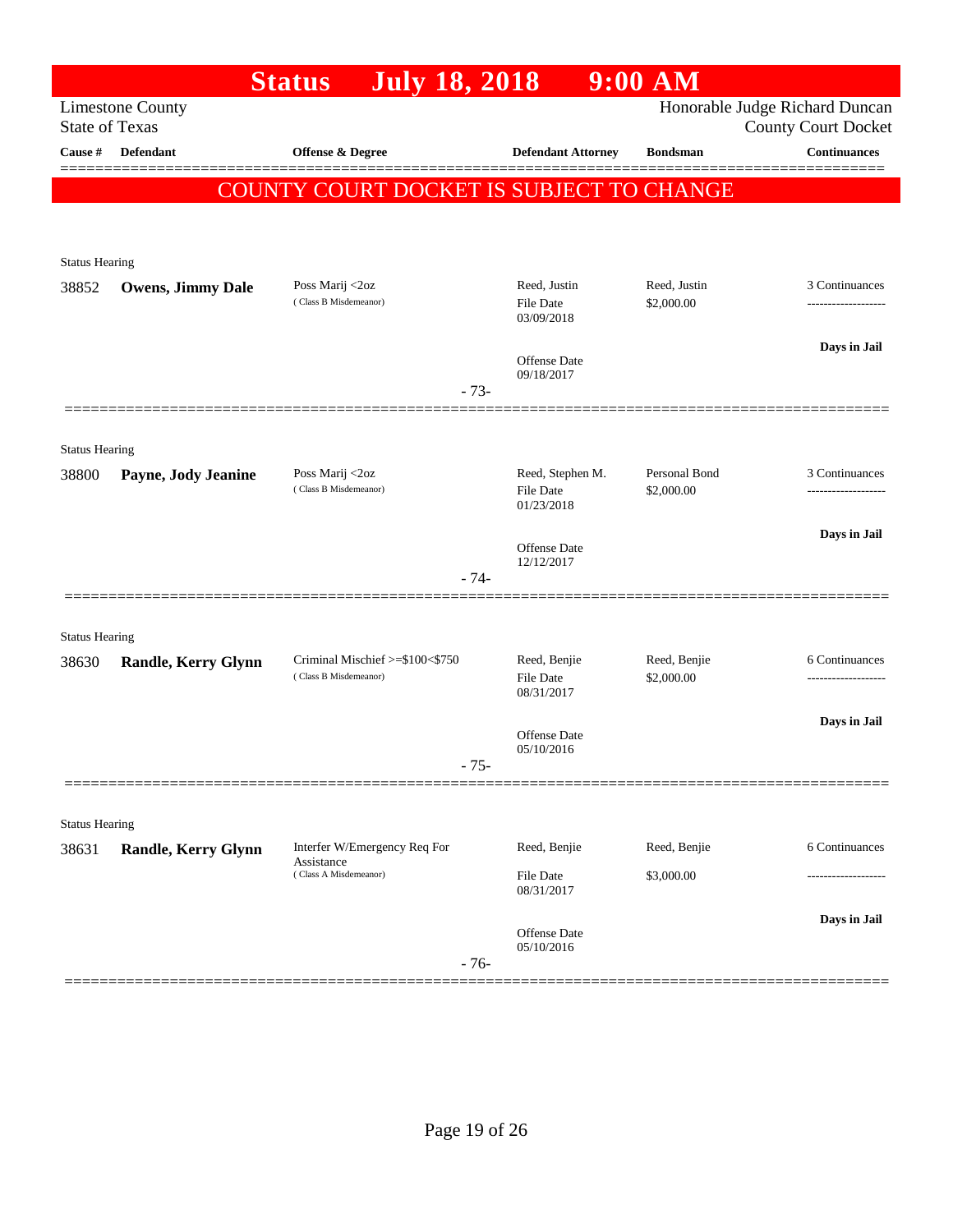|                       |                         | <b>July 18, 2018</b><br><b>Status</b>      |                                | $9:00$ AM       |                                                              |
|-----------------------|-------------------------|--------------------------------------------|--------------------------------|-----------------|--------------------------------------------------------------|
| <b>State of Texas</b> | <b>Limestone County</b> |                                            |                                |                 | Honorable Judge Richard Duncan<br><b>County Court Docket</b> |
| Cause #               | <b>Defendant</b>        | Offense & Degree                           | <b>Defendant Attorney</b>      | <b>Bondsman</b> | <b>Continuances</b>                                          |
|                       |                         | COUNTY COURT DOCKET IS SUBJECT TO CHANGE   |                                |                 |                                                              |
|                       |                         |                                            |                                |                 |                                                              |
| <b>Status Hearing</b> |                         |                                            |                                |                 |                                                              |
| 38632                 | Randle, Kerry Glynn     | Assault Cause Bodily Inj. Family<br>Member | Reed, Benjie                   | Reed, Benjie    | 6 Continuances                                               |
|                       |                         | (Class A Misdemeanor)                      | <b>File Date</b><br>08/31/2017 | \$3,000.00      |                                                              |
|                       |                         | $-77-$                                     | Offense Date<br>05/10/2016     |                 | Days in Jail                                                 |
|                       |                         |                                            |                                |                 |                                                              |
| <b>Status Hearing</b> |                         |                                            |                                |                 |                                                              |
| 38936                 | Ray, Ja'cobrien Malik   | Poss Marij <2oz                            | Reed, Benjie                   | Reed, Benjie    | 1 Continuances                                               |
|                       |                         | (Class B Misdemeanor)                      | <b>File Date</b><br>05/11/2018 | \$2,000.00      |                                                              |
|                       |                         |                                            | Offense Date                   |                 | Days in Jail                                                 |
|                       |                         | $-78-$                                     | 04/19/2018                     |                 |                                                              |
|                       |                         |                                            |                                |                 |                                                              |
| <b>Status Hearing</b> |                         |                                            |                                |                 |                                                              |
| 38937                 | Ray, Tyrell Jerome      | Poss Marij <2oz                            |                                |                 | 1 Continuances                                               |
|                       |                         | (Class B Misdemeanor)                      | <b>File Date</b><br>05/11/2018 |                 | .                                                            |
|                       |                         |                                            | <b>Offense Date</b>            |                 | <b>7 Days in Jail</b>                                        |
|                       |                         | $-79-$                                     | 04/19/2018                     |                 |                                                              |
|                       |                         |                                            |                                |                 |                                                              |
| <b>Status Hearing</b> |                         |                                            |                                |                 |                                                              |
| 38938                 | Ray, Tyrell Jerome      | Poss Cs Pg $3 < 28g$                       |                                | Moore, David    | 1 Continuances                                               |
|                       |                         | (Class A Misdemeanor)                      | File Date<br>05/11/2018        | \$3,000.00      | .                                                            |
|                       |                         |                                            | Offense Date<br>04/19/2018     |                 | <b>7 Days in Jail</b>                                        |
|                       |                         | $-80-$                                     |                                |                 |                                                              |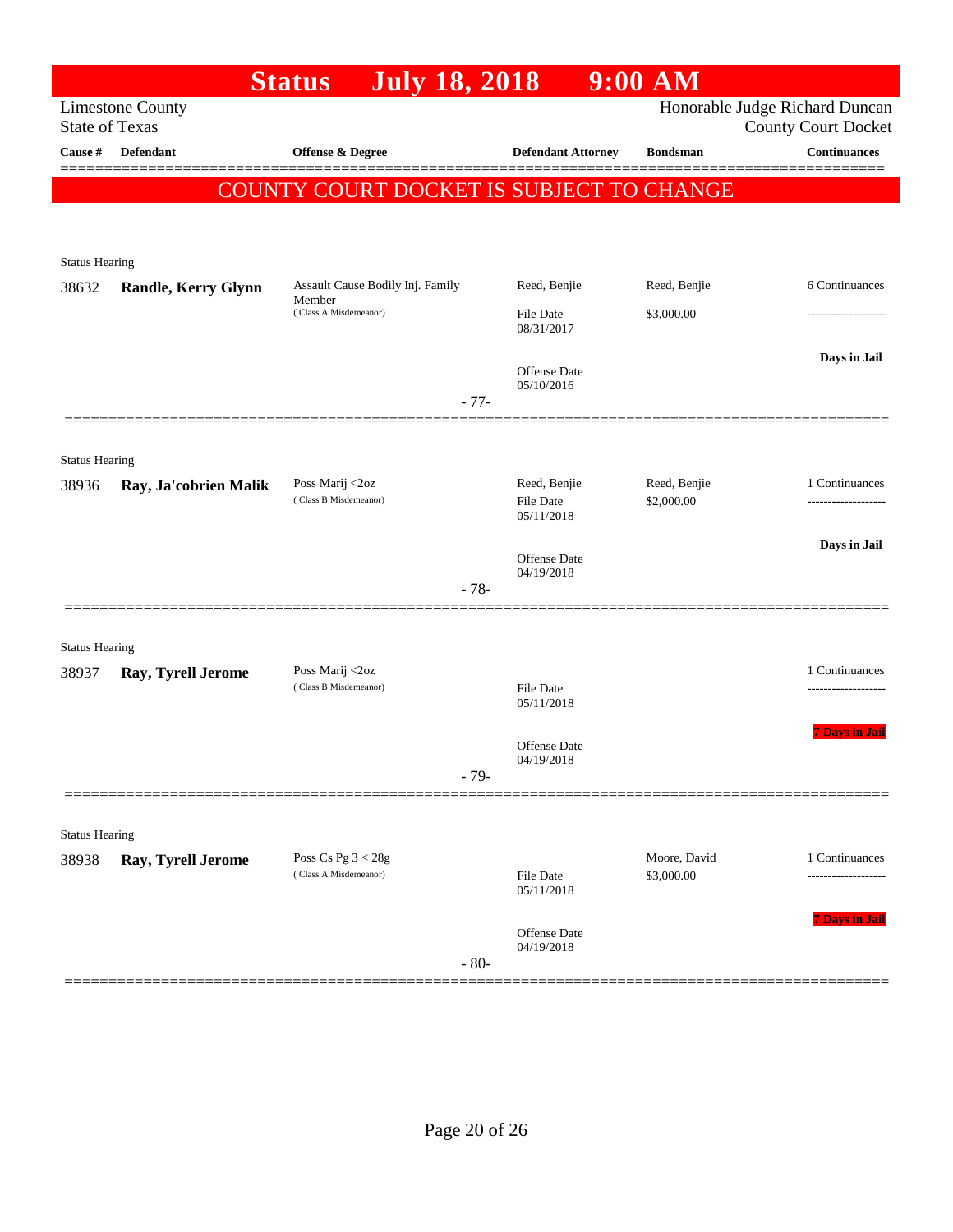|                                |                                                  | <b>July 18, 2018</b><br><b>Status</b>                    |                                         | $9:00$ AM                         |                                      |
|--------------------------------|--------------------------------------------------|----------------------------------------------------------|-----------------------------------------|-----------------------------------|--------------------------------------|
|                                | <b>Limestone County</b><br><b>State of Texas</b> |                                                          |                                         | Honorable Judge Richard Duncan    | <b>County Court Docket</b>           |
| Cause #                        | <b>Defendant</b>                                 | Offense & Degree                                         | <b>Defendant Attorney</b>               | <b>Bondsman</b>                   | <b>Continuances</b>                  |
|                                |                                                  | COUNTY COURT DOCKET IS SUBJECT TO CHANGE                 |                                         |                                   |                                      |
|                                |                                                  |                                                          |                                         |                                   |                                      |
| <b>Status Hearing</b>          |                                                  |                                                          |                                         |                                   |                                      |
| 38898                          | <b>Reece, Dalton Perry</b>                       | Poss Marij <2oz<br>(Class B Misdemeanor)                 | Reed, Justin<br>File Date<br>04/25/2018 | Reed, Justin<br>\$2,000.00        | 1 Continuances                       |
|                                |                                                  |                                                          | Offense Date                            |                                   | Days in Jail                         |
|                                |                                                  | $-81-$                                                   | 03/19/2018                              |                                   |                                      |
|                                |                                                  |                                                          |                                         |                                   |                                      |
| <b>Status Hearing</b><br>38904 | <b>Reece, Dalton Perry</b>                       | Unl Carrying Weapon<br>(Class A Misdemeanor)             | Reed, Justin<br>File Date<br>04/26/2018 | Reed, Justin<br>\$3,000.00        | 1 Continuances                       |
|                                |                                                  |                                                          | <b>Offense Date</b>                     |                                   | Days in Jail                         |
|                                |                                                  | $-82-$                                                   | 03/19/2018                              |                                   |                                      |
| <b>Status Hearing</b>          |                                                  |                                                          |                                         |                                   |                                      |
| 38856                          | Reyes, Rosario Renea                             | Driving While Intoxicated<br>(Class B Misdemeanor)       | Reed, Benjie<br>File Date<br>03/12/2018 | County Bail Bonds<br>\$2,000.00   | 3 Continuances                       |
|                                |                                                  |                                                          | <b>Offense Date</b>                     |                                   | Days in Jail                         |
|                                |                                                  | $83 -$                                                   | 02/18/2018                              |                                   |                                      |
| <b>Review Hearing</b>          |                                                  |                                                          |                                         |                                   |                                      |
| 38715                          | Roach, Sara Elizabeth                            | Theft Prop <\$100 W/Prev Convic<br>(Class B Misdemeanor) | Tate, Greg<br>File Date<br>10/26/2017   | Freebird Bail Bonds<br>\$2,500.00 | 5 Continuances<br>------------------ |
|                                |                                                  | $-84-$                                                   | Offense Date<br>09/24/2017              |                                   | Days in Jail                         |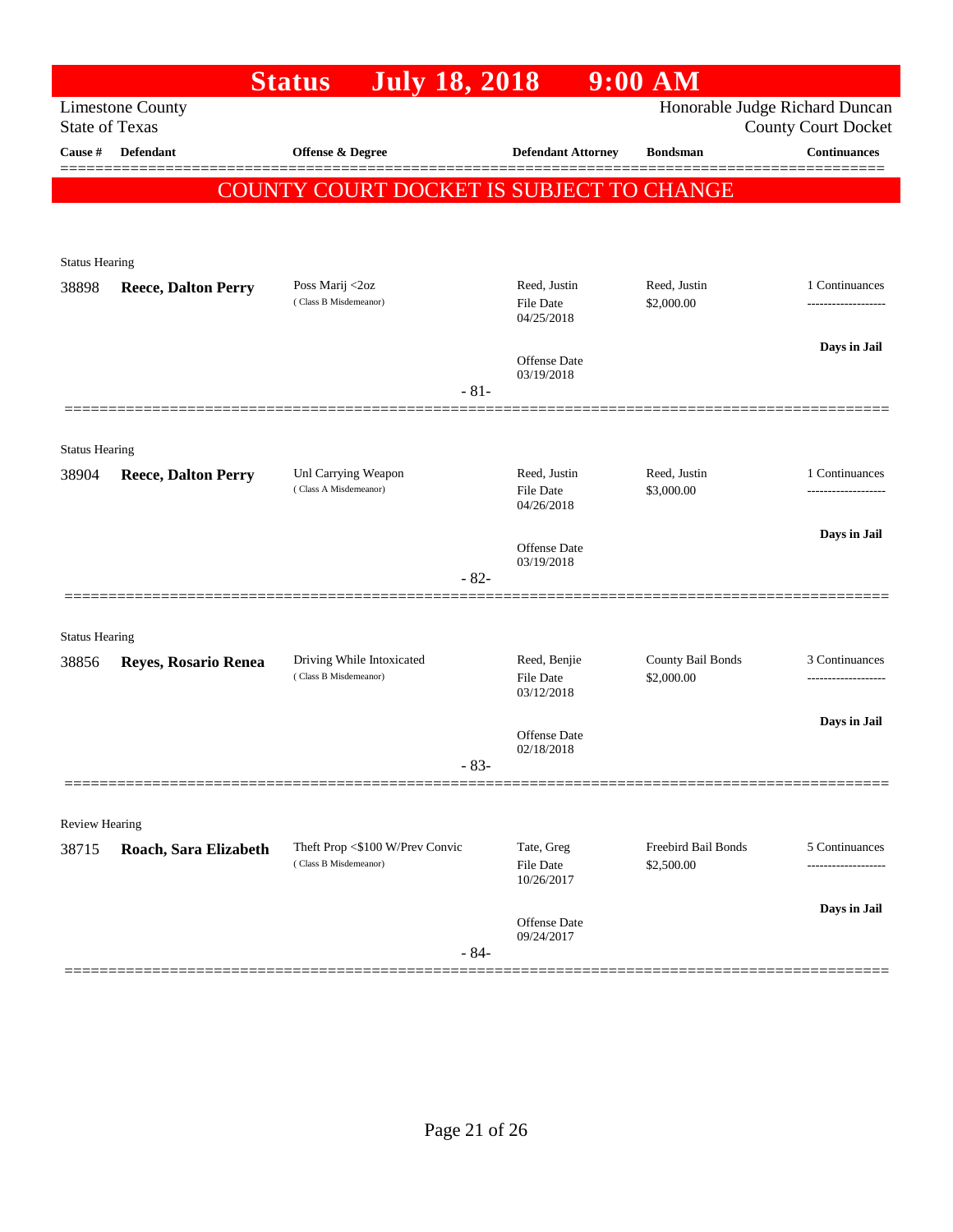| Honorable Judge Richard Duncan<br><b>County Court Docket</b><br><b>Continuances</b><br>5 Continuances<br><b>Freebird Bail Bonds</b><br>Days in Jail |
|-----------------------------------------------------------------------------------------------------------------------------------------------------|
|                                                                                                                                                     |
|                                                                                                                                                     |
|                                                                                                                                                     |
|                                                                                                                                                     |
|                                                                                                                                                     |
|                                                                                                                                                     |
|                                                                                                                                                     |
|                                                                                                                                                     |
|                                                                                                                                                     |
|                                                                                                                                                     |
|                                                                                                                                                     |
| County Bail Bonds<br>3 Continuances                                                                                                                 |
|                                                                                                                                                     |
| Days in Jail                                                                                                                                        |
|                                                                                                                                                     |
|                                                                                                                                                     |
|                                                                                                                                                     |
| 2 Continuances                                                                                                                                      |
|                                                                                                                                                     |
| Days in Jail                                                                                                                                        |
|                                                                                                                                                     |
|                                                                                                                                                     |
|                                                                                                                                                     |
| County Bail Bonds<br>1 Continuances                                                                                                                 |
|                                                                                                                                                     |
|                                                                                                                                                     |
| Days in Jail                                                                                                                                        |
|                                                                                                                                                     |
|                                                                                                                                                     |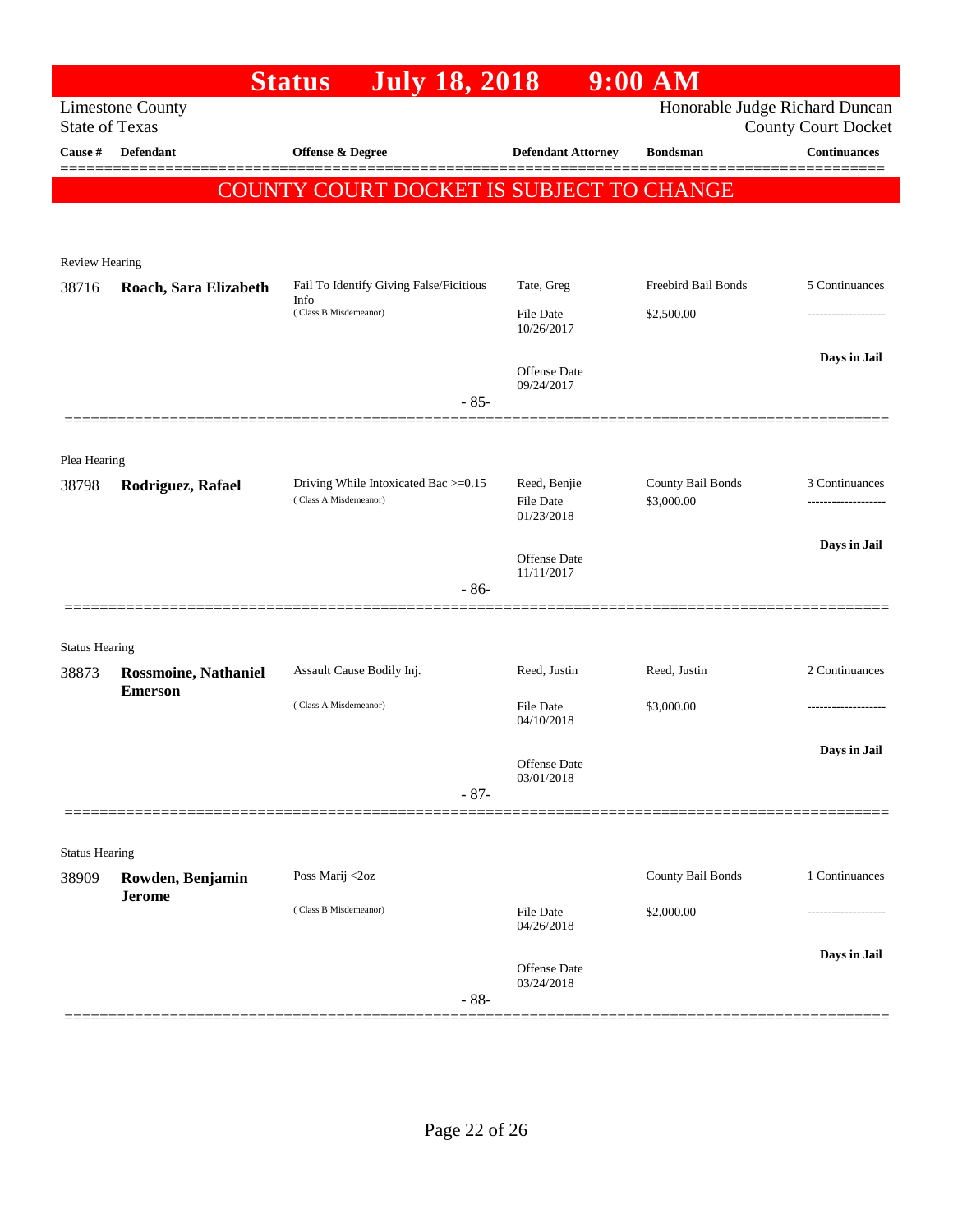|                       |                             | <b>July 18, 2018</b><br><b>Status</b>          |                            | $9:00$ AM                       |                                                              |
|-----------------------|-----------------------------|------------------------------------------------|----------------------------|---------------------------------|--------------------------------------------------------------|
| <b>State of Texas</b> | <b>Limestone County</b>     |                                                |                            |                                 | Honorable Judge Richard Duncan<br><b>County Court Docket</b> |
| Cause #               | <b>Defendant</b>            | Offense & Degree                               | <b>Defendant Attorney</b>  | <b>Bondsman</b>                 | <b>Continuances</b>                                          |
|                       |                             | COUNTY COURT DOCKET IS SUBJECT TO CHANGE       |                            |                                 |                                                              |
|                       |                             |                                                |                            |                                 |                                                              |
|                       |                             |                                                |                            |                                 |                                                              |
| Arraignment           |                             |                                                | Martinez, Armando          |                                 | 1 Continuances                                               |
| 38912                 | Salazar, Jose<br>Guadalupe  | Poss Marij <2oz                                | G.                         | County Bail Bonds               |                                                              |
|                       |                             | (Class B Misdemeanor)                          | File Date<br>04/26/2018    | \$2,000.00                      |                                                              |
|                       |                             |                                                |                            |                                 | Days in Jail                                                 |
|                       |                             |                                                | Offense Date<br>03/17/2018 |                                 |                                                              |
|                       |                             | $-89-$                                         |                            |                                 |                                                              |
|                       |                             |                                                |                            |                                 |                                                              |
| Arraignment           |                             |                                                |                            |                                 |                                                              |
| 38911                 | <b>Scruggs, Juan Mazio</b>  | Poss Marij <2oz<br>(Class B Misdemeanor)       | File Date                  | County Bail Bonds<br>\$2,000.00 | 1 Continuances                                               |
|                       |                             |                                                | 04/26/2018                 |                                 |                                                              |
|                       |                             |                                                | <b>Offense Date</b>        |                                 | Days in Jail                                                 |
|                       |                             | $-90-$                                         | 03/25/2018                 |                                 |                                                              |
|                       |                             |                                                |                            |                                 |                                                              |
| <b>Status Hearing</b> |                             |                                                |                            |                                 |                                                              |
| 38764                 | <b>Shepherd, David</b>      | Assault Causes Bodily Injury Family            | Reed, Benjie               | County Bail Bonds               | 4 Continuances                                               |
|                       | <b>James</b>                | Member<br>(Class A Misdemeanor)                | <b>File Date</b>           | \$2,500.00                      |                                                              |
|                       |                             |                                                | 12/13/2017                 |                                 |                                                              |
|                       |                             |                                                | Offense Date               |                                 | Days in Jail                                                 |
|                       |                             | $-91-$                                         | 10/27/2017                 |                                 |                                                              |
|                       |                             |                                                |                            |                                 |                                                              |
| <b>Status Hearing</b> |                             |                                                |                            |                                 |                                                              |
| 38924                 | <b>Sherrod, David Keith</b> | Driving W/Lic Inv W/Prev                       | Sanders, Raymond L.        | County Bail Bonds               | 1 Continuances                                               |
|                       |                             | Conv/Susp/W/O Fin Res<br>(Class B Misdemeanor) | File Date                  | \$2,000.00                      |                                                              |
|                       |                             |                                                | 04/30/2018                 |                                 |                                                              |
|                       |                             |                                                | Offense Date               |                                 | Days in Jail                                                 |
|                       |                             | $-92-$                                         | 03/14/2018                 |                                 |                                                              |
|                       |                             |                                                |                            |                                 |                                                              |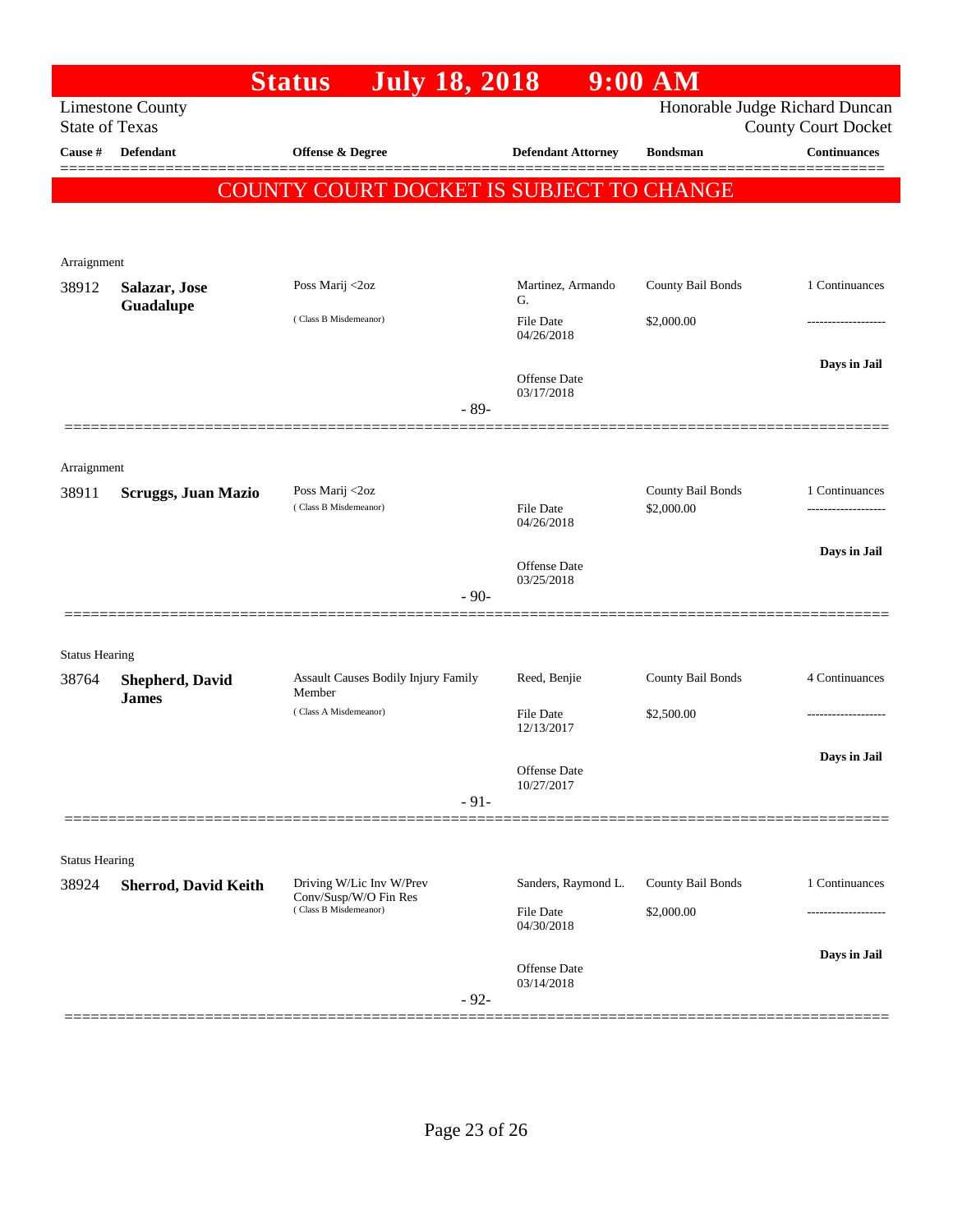|                                |                             | <b>Status</b>                                   | <b>July 18, 2018</b> |                                | $9:00$ AM         |                                                              |
|--------------------------------|-----------------------------|-------------------------------------------------|----------------------|--------------------------------|-------------------|--------------------------------------------------------------|
| <b>State of Texas</b>          | <b>Limestone County</b>     |                                                 |                      |                                |                   | Honorable Judge Richard Duncan<br><b>County Court Docket</b> |
| Cause #                        | <b>Defendant</b>            | Offense & Degree                                |                      | <b>Defendant Attorney</b>      | <b>Bondsman</b>   | <b>Continuances</b>                                          |
|                                |                             | <b>COUNTY COURT DOCKET IS SUBJECT TO CHANGE</b> |                      |                                |                   |                                                              |
|                                |                             |                                                 |                      |                                |                   |                                                              |
|                                |                             |                                                 |                      |                                |                   |                                                              |
| <b>Status Hearing</b>          |                             |                                                 |                      | Reed, Bobby                    | County Bail Bonds | 1 Continuances                                               |
| 38916                          | Smith, Lovo, Jr.            | Occupational License<br>(Class B Misdemeanor)   |                      | <b>File Date</b><br>04/30/2018 | \$2,000.00        |                                                              |
|                                |                             |                                                 |                      | Offense Date<br>03/15/2018     |                   | Days in Jail                                                 |
|                                |                             |                                                 | $-93-$               |                                |                   |                                                              |
|                                |                             |                                                 |                      |                                |                   |                                                              |
| <b>Status Hearing</b><br>38941 | <b>Stone, Triston</b>       | Poss Marij <2oz                                 |                      | Moore, David E.                | County Bail Bonds | 1 Continuances                                               |
|                                | <b>Anthony</b>              | (Class B Misdemeanor)                           |                      | <b>File Date</b><br>05/11/2018 | \$2,000.00        |                                                              |
|                                |                             |                                                 |                      |                                |                   | Days in Jail                                                 |
|                                |                             |                                                 |                      | Offense Date<br>04/11/2018     |                   |                                                              |
|                                |                             |                                                 | $-94-$               |                                |                   |                                                              |
| <b>Status Hearing</b>          |                             |                                                 |                      |                                |                   |                                                              |
| 38836                          | <b>Story, Wesley Walker</b> | Poss Marij <2oz                                 |                      | Reed, Benjie                   | County Bail Bonds | 3 Continuances                                               |
|                                |                             | (Class B Misdemeanor)                           |                      | <b>File Date</b><br>02/22/2018 | \$2,000.00        |                                                              |
|                                |                             |                                                 |                      |                                |                   | Days in Jail                                                 |
|                                |                             |                                                 |                      | Offense Date<br>11/14/2017     |                   |                                                              |
|                                |                             |                                                 | $-95-$               |                                |                   |                                                              |
| <b>Status Hearing</b>          |                             |                                                 |                      |                                |                   |                                                              |
| 38799                          | Thomas, Zebulun             | Poss Marij <2oz                                 |                      |                                | Personal Bond     | 2 Continuances                                               |
|                                | <b>Shamiah</b>              | (Class B Misdemeanor)                           |                      | File Date<br>01/23/2018        | \$2,000.00        |                                                              |
|                                |                             |                                                 |                      |                                |                   | Days in Jail                                                 |
|                                |                             |                                                 | $-96-$               | Offense Date<br>12/24/2017     |                   |                                                              |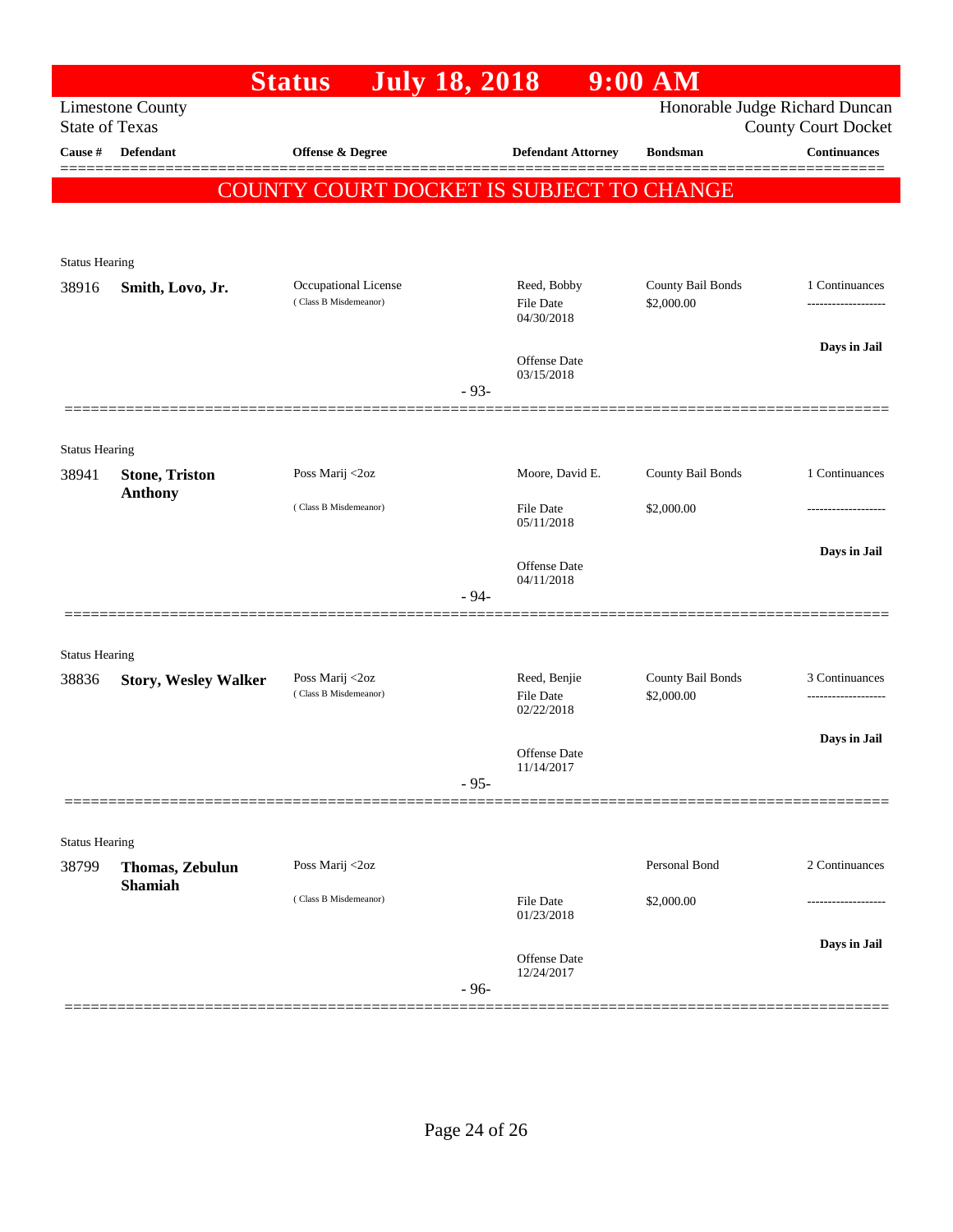| <b>Limestone County</b>                                                         |                                                                                                         |                                                                                               |                                |                                                                                                                       | Honorable Judge Richard Duncan<br><b>County Court Docket</b>                              |
|---------------------------------------------------------------------------------|---------------------------------------------------------------------------------------------------------|-----------------------------------------------------------------------------------------------|--------------------------------|-----------------------------------------------------------------------------------------------------------------------|-------------------------------------------------------------------------------------------|
| <b>Defendant</b>                                                                | Offense & Degree                                                                                        |                                                                                               | <b>Defendant Attorney</b>      | <b>Bondsman</b>                                                                                                       | <b>Continuances</b>                                                                       |
|                                                                                 |                                                                                                         |                                                                                               |                                |                                                                                                                       |                                                                                           |
|                                                                                 |                                                                                                         |                                                                                               |                                |                                                                                                                       |                                                                                           |
|                                                                                 |                                                                                                         |                                                                                               |                                |                                                                                                                       |                                                                                           |
| <b>Thompkin, Charles</b>                                                        | Driving W/Lic Inv W/Prev                                                                                |                                                                                               |                                | County Bail Bonds                                                                                                     | 2 Continuances                                                                            |
|                                                                                 | (Class B Misdemeanor)                                                                                   |                                                                                               | <b>File Date</b>               | \$1,000.00                                                                                                            |                                                                                           |
|                                                                                 |                                                                                                         |                                                                                               |                                |                                                                                                                       | Days in Jail                                                                              |
|                                                                                 |                                                                                                         |                                                                                               | Offense Date                   |                                                                                                                       |                                                                                           |
|                                                                                 |                                                                                                         |                                                                                               |                                |                                                                                                                       |                                                                                           |
|                                                                                 |                                                                                                         |                                                                                               |                                |                                                                                                                       |                                                                                           |
| Toms, Falon                                                                     | Theft Prop >=\$750<\$2,500                                                                              |                                                                                               | Magana, Michael J.             | Magana, Michael J.<br>\$1,000.00                                                                                      | 1 Continuances                                                                            |
|                                                                                 |                                                                                                         |                                                                                               | <b>File Date</b><br>01/06/2016 |                                                                                                                       |                                                                                           |
|                                                                                 |                                                                                                         |                                                                                               |                                |                                                                                                                       | Days in Jail                                                                              |
|                                                                                 |                                                                                                         |                                                                                               | 10/21/2015                     |                                                                                                                       |                                                                                           |
|                                                                                 |                                                                                                         |                                                                                               |                                |                                                                                                                       |                                                                                           |
| <b>Status Hearing</b>                                                           |                                                                                                         |                                                                                               |                                |                                                                                                                       |                                                                                           |
| <b>Unlawful Restraint</b><br><b>Walker, Betty Jean</b><br>(Class A Misdemeanor) |                                                                                                         |                                                                                               | Reed, Justin<br>File Date      | Reed, Justin<br>\$3,000.00                                                                                            | 1 Continuances<br>------------------                                                      |
|                                                                                 |                                                                                                         |                                                                                               | 05/18/2018                     |                                                                                                                       |                                                                                           |
|                                                                                 |                                                                                                         |                                                                                               | <b>Offense Date</b>            |                                                                                                                       | Days in Jail                                                                              |
|                                                                                 |                                                                                                         |                                                                                               |                                |                                                                                                                       |                                                                                           |
|                                                                                 |                                                                                                         |                                                                                               |                                |                                                                                                                       |                                                                                           |
| <b>Status Hearing</b>                                                           |                                                                                                         |                                                                                               |                                |                                                                                                                       |                                                                                           |
|                                                                                 | (Class A Misdemeanor)                                                                                   |                                                                                               | <b>File Date</b><br>05/18/2018 | \$3,000.00                                                                                                            | 1 Continuances                                                                            |
|                                                                                 |                                                                                                         |                                                                                               |                                |                                                                                                                       | Days in Jail                                                                              |
|                                                                                 |                                                                                                         | $-100-$                                                                                       | 03/25/2018                     |                                                                                                                       |                                                                                           |
|                                                                                 | <b>State of Texas</b><br><b>Status Hearing</b><br>Edward<br>Theft By Check<br><b>Walker, Betty Jean</b> | <b>Status</b><br>Conv/Susp/W/O Fin Res<br>(Class A Misdemeanor)<br><b>Escape From Custody</b> | $-97-$<br>$-98-$<br>- 99-      | <b>July 18, 2018</b><br>04/10/2018<br>01/31/2018<br><b>Offense Date</b><br>03/25/2018<br>Reed, Justin<br>Offense Date | $9:00$ $\overline{\text{AM}}$<br>COUNTY COURT DOCKET IS SUBJECT TO CHANGE<br>Reed, Justin |